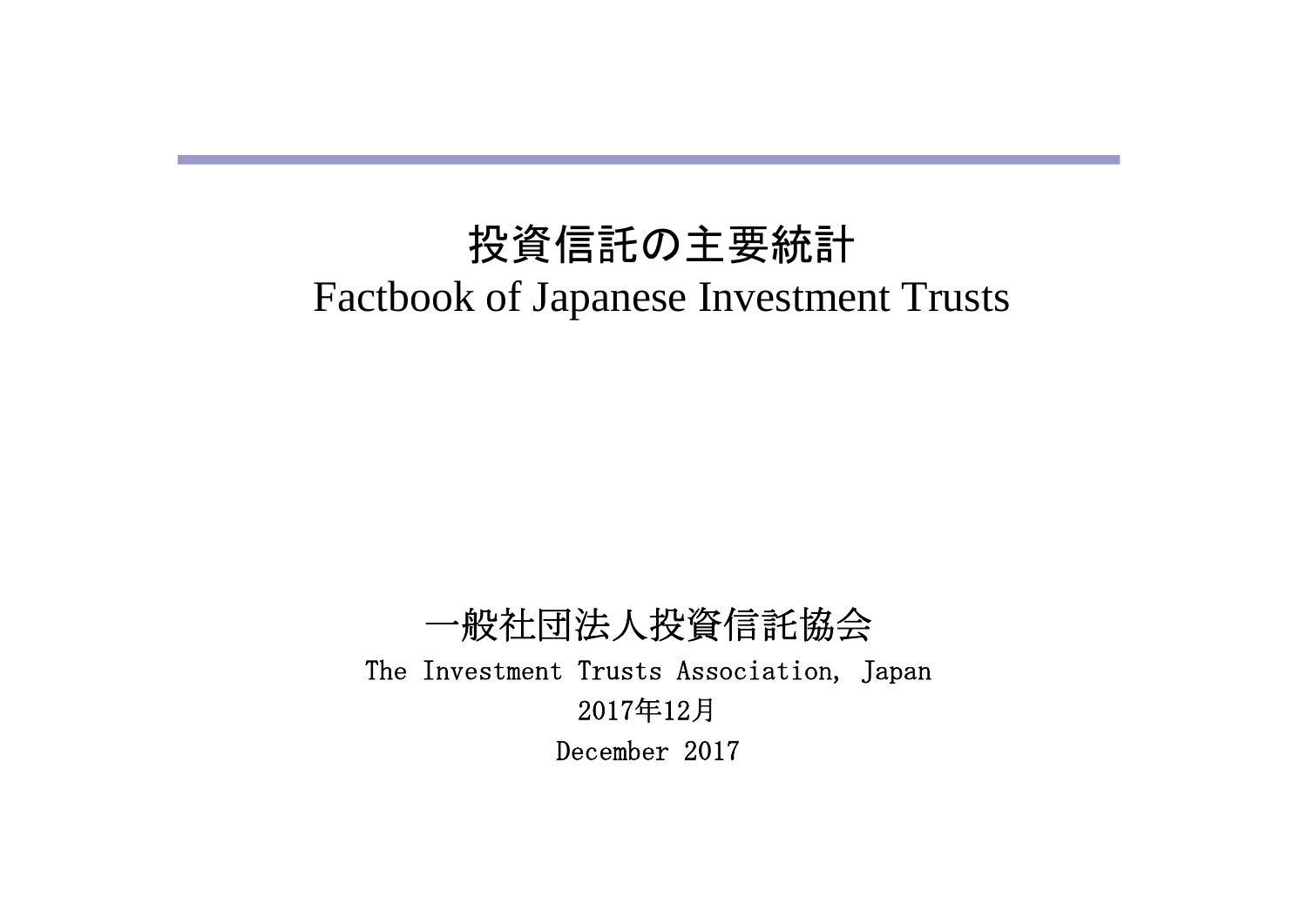Ⅰ.投資信託市場動向 Trend of Japanese Investment Trusts 1. 投資信託の全体像 Total Net Assets-Structure of Investment Trusts 2.公募投信の純資産総額等の推移 Total Net Assets of Publicly Offered Investment Trusts - 3. 契約型公募投信の新規設定・償還・運用中ファンドの本数 Number of Newly Launched Funds, Redeemed Funds and Currently-Managed Funds / Publicly Offered Investment Trusts 4.公募株式投信の純資産総額等の推移 Total Net Assets of Publicly Offered Stock Investment Trusts 5. 公募株式投信(除くETF)の純資産総額等の推移 Total Net Assets of Publicly Offered Stock Investment Trusts (Excluding ETFs) 6. 公募株式投信の新規設定・償還・運用中ファンドの本数 Number of Newly Launched Funds, Redeemed Funds and Currently-Managed Funds / Publicly Offered Stock Investment Trusts 7.株式投信の商品分類別内訳 The Figures of Publicly Offered Stock Investment Trusts by Investment Objectives 8. 1ファンドあたり平均運用資産残高 Average Net Assets per Fund 9. 毎月決算型ファンドの純資産総額と株式投信に占める割合 Total Net Assets of Monthly Payout Funds and Percentage of Monthly Payout Funds in Publicly Offered Stock Investment Trusts 10.公募株式投信に占める外貨建純資産比率の推移 Percentage of Foreign Currency-Denominated Assets in Publicly Offered Investment Trusts and Publicly Offered Stock Investment Trusts 11.公募株式投信における国内株式への投資比率 Percentage of Domestic Shares in Publicly Offered Stock Investment Trusts 12. 公募株式投信の販売態別純資産残高とシェア Total Net Assets and Share of Publicly Offered Stock Investment Trusts by Distribution Channels 13.ETFの純資産総額と本数 The Number and Total Net Assets of ETFs 14.公募株式投信(追加型)における運用管理費用(信託報酬)の状況 Fees and Expenses of Publicy Offered Stock Investment Trusts (Trust Remunerations) 15.公募株式投信(追加型)における販売手数料の状況 Fees and Expenses of Publicy Offered Stock Investment Trusts (Sales Charges) 16.公募株式投信(除くETF)の平均保有期間の推移 Average holding period of Publicly Offered Stock Investment Trusts (Excluding ETFs) 17.上場REITの純資産総額 Total Net Assets of Listed REITs 18.確定拠出年金(DC)向けファンドの市場規模(推計) Total Net Assets of Investment Trusts For Defined Contribution Pension Plan 19.ラップ向けファンドの市場規模(推計) Total Net Assets of Investment Trusts For Wrap Account 20. 契約型私募投信の純資産総額の推移 Total Net Assets of Privately Placed Investment Trusts 21. 主要国における個人金融資産構成の比率 Ratio of Individual Financial Assets Structure in the Major Countries 22. 投資信託の世界統計 World Statistics of Investment Funds

Ⅱ.業界の概況 Outline of Industry

23.協会会員数等の推移

The Number of Member Companies of JITA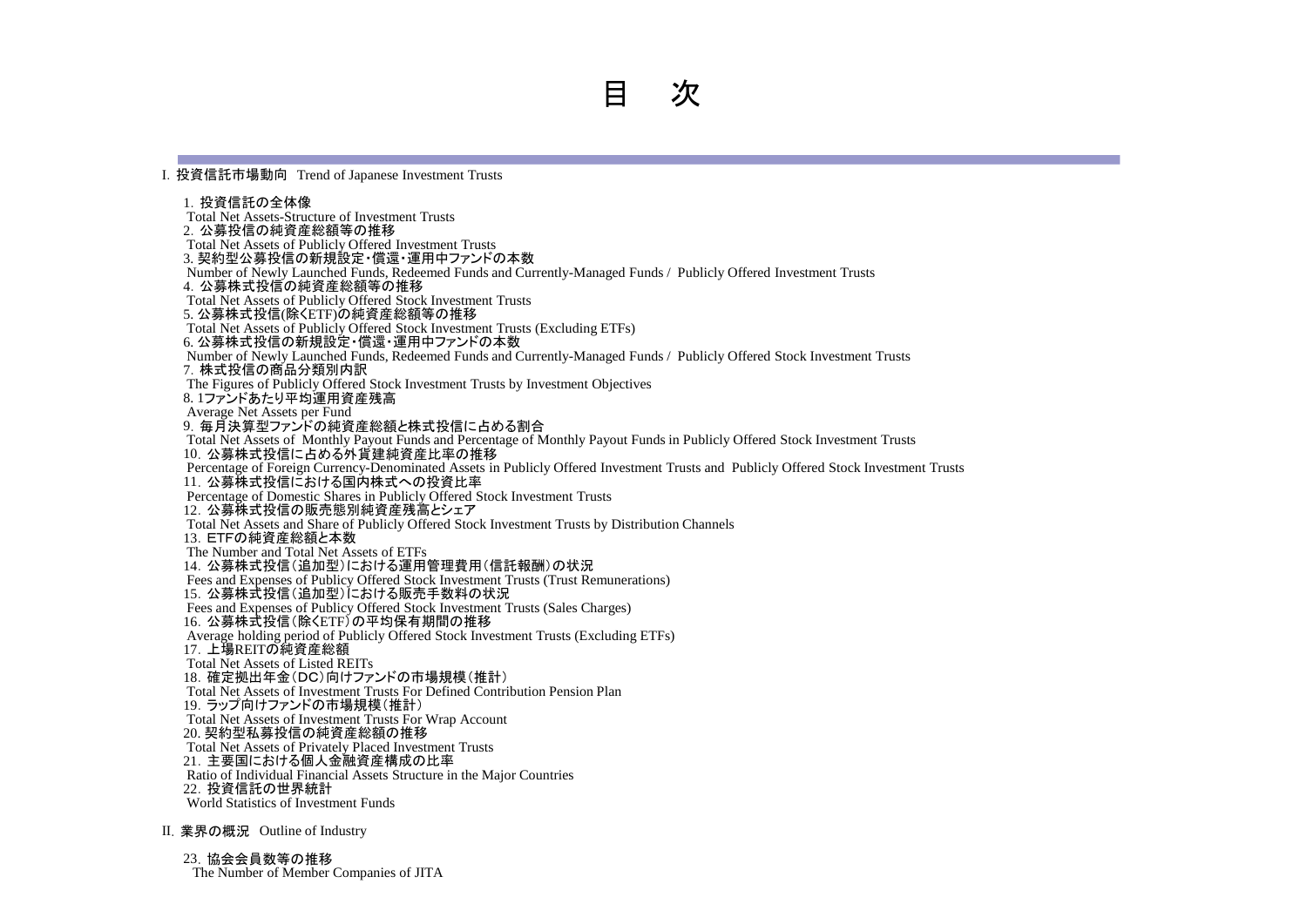### 1. 投資信託の全体像

### Total Net Assets-Structure of Investment Trusts

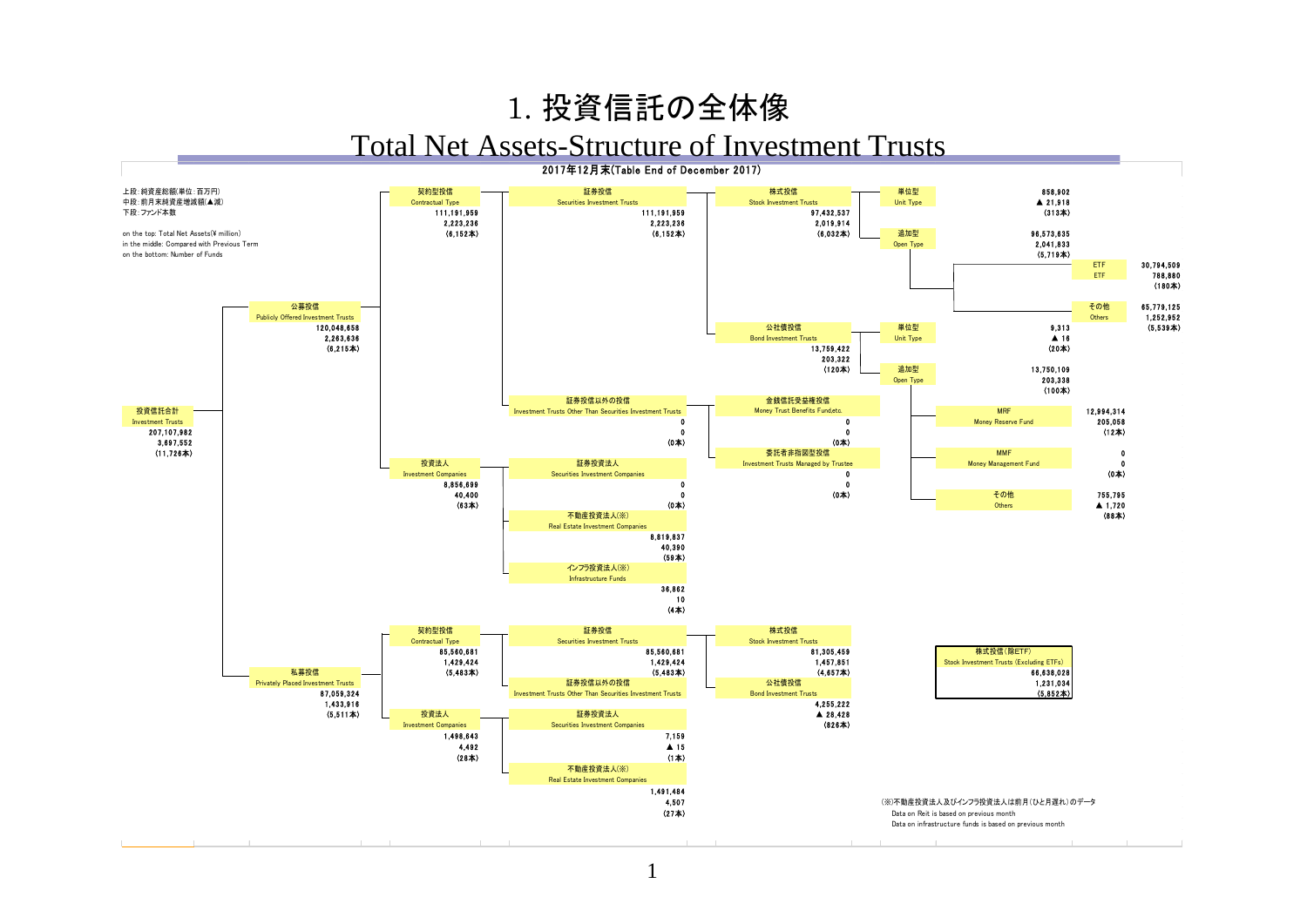### 2. 公募投信の純資産総額等の推移 Total Net Assets of Publicly Offered Investment Trusts



各年12月末 End of December in Every Year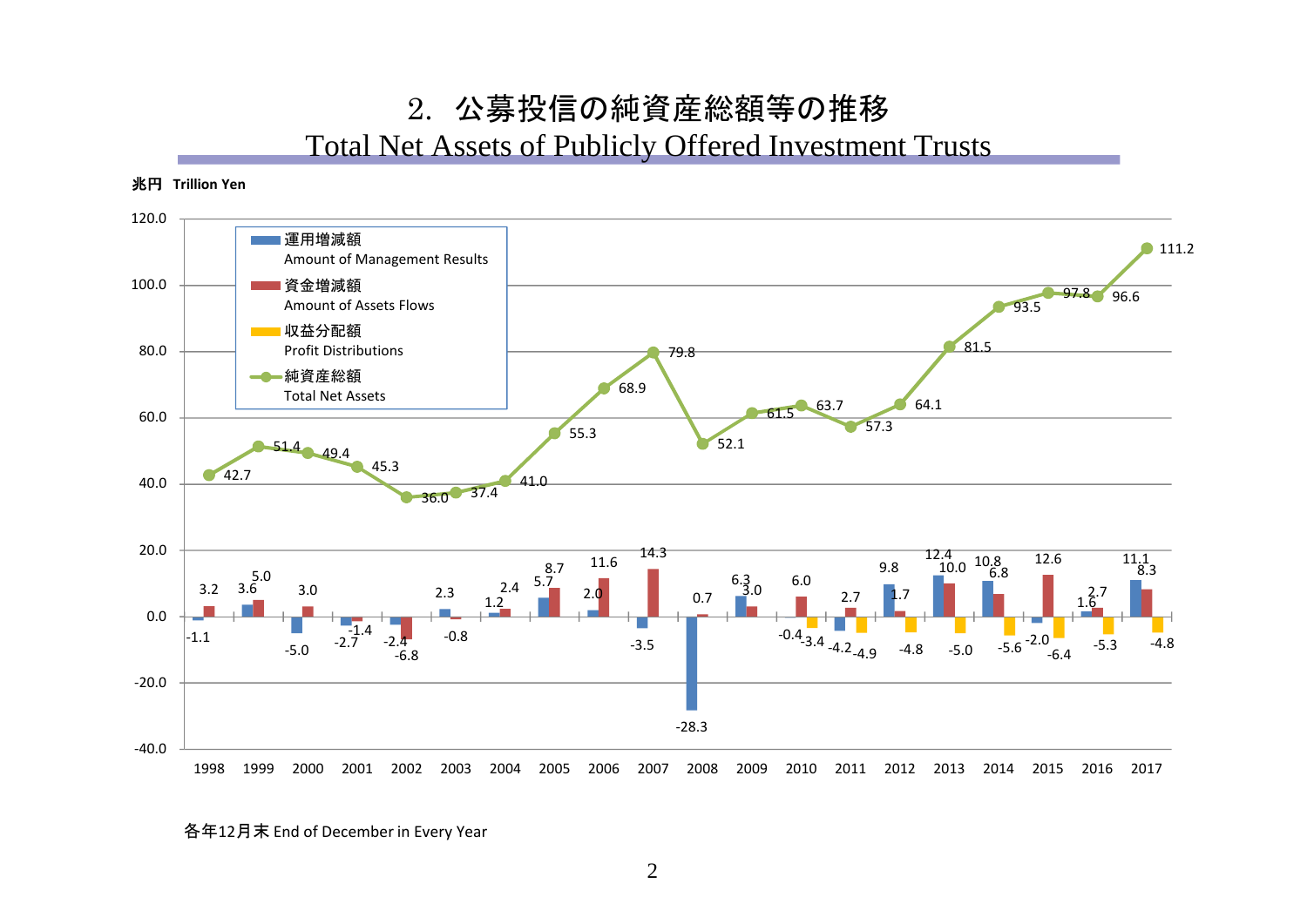### 3. 契約型公募投信の新規設定・償還・運用中ファンドの本数

Number of Newly Launched Funds, Redeemed Funds and Currently-Managed Funds / Publicly Offered Investment Trusts



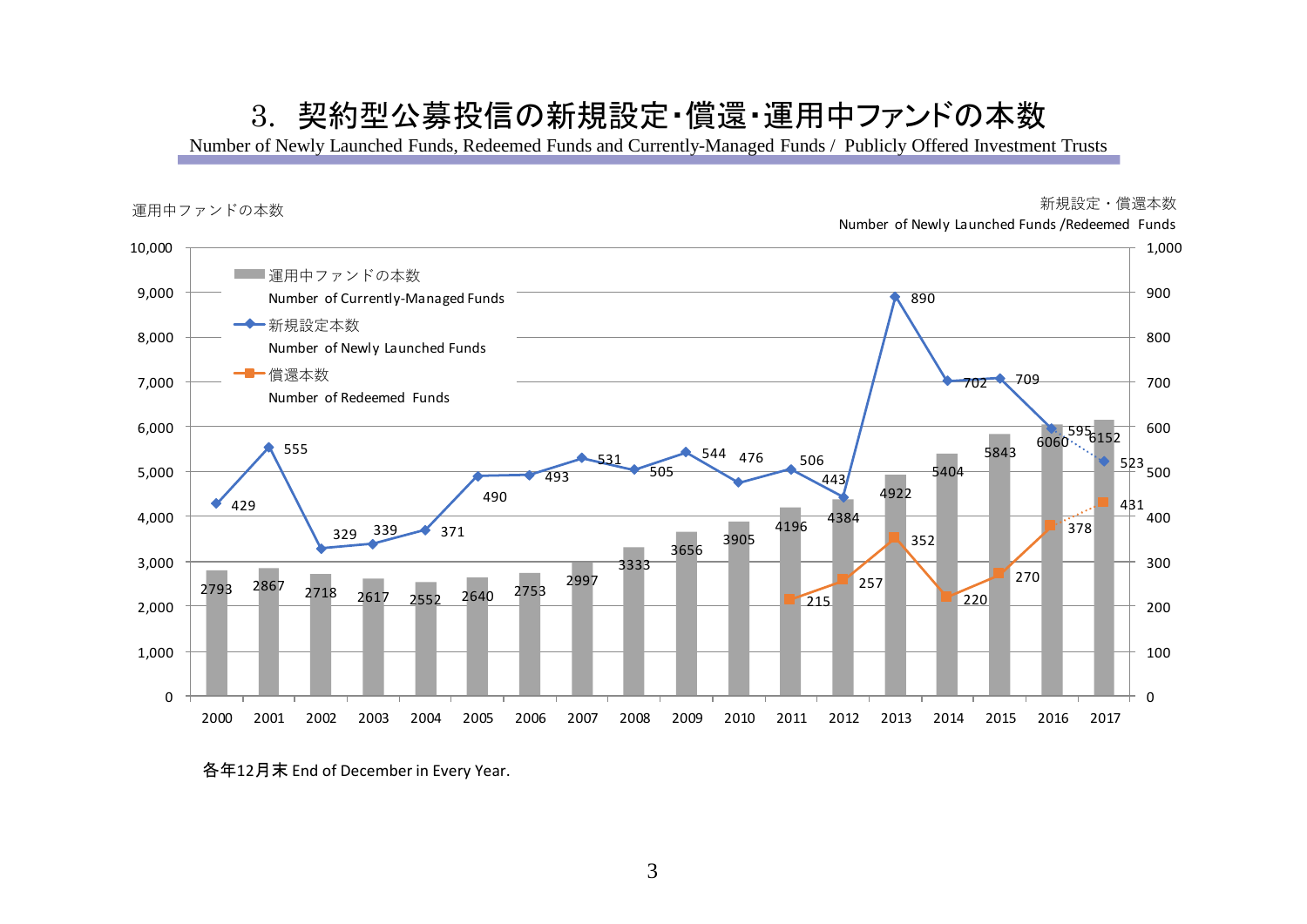4. 公募株式投信の純資産総額等の推移

Total Net Assets of Publicly Offered Stock Investment Trusts



各年12月末 End of December in Every Year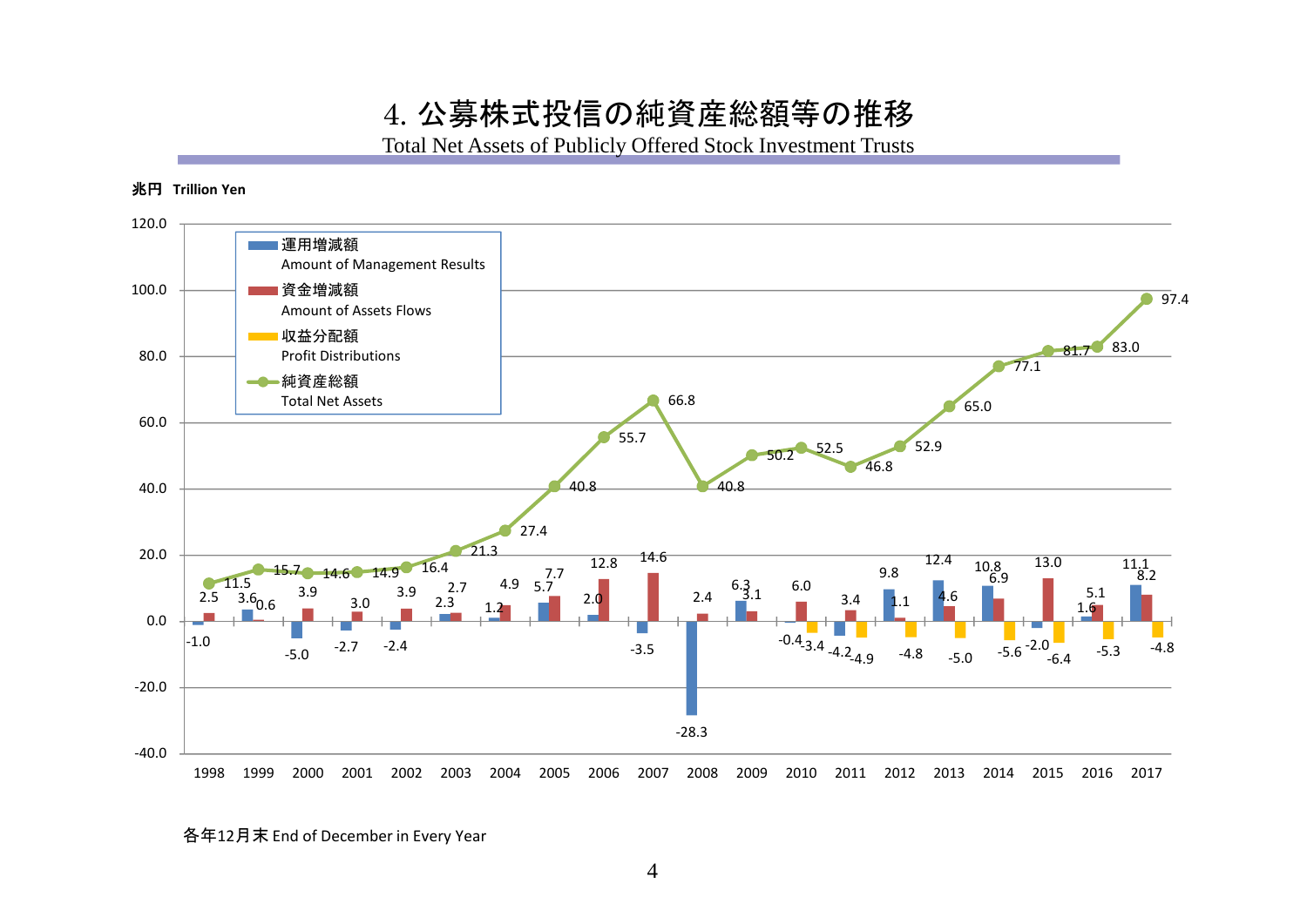### 5. 公募株式投信(除くETF)の純資産総額等の推移

Total Net Assets of Publicly Offered Stock Investment Trusts (Excluding ETFs)



各年12月末 End of December in Every Year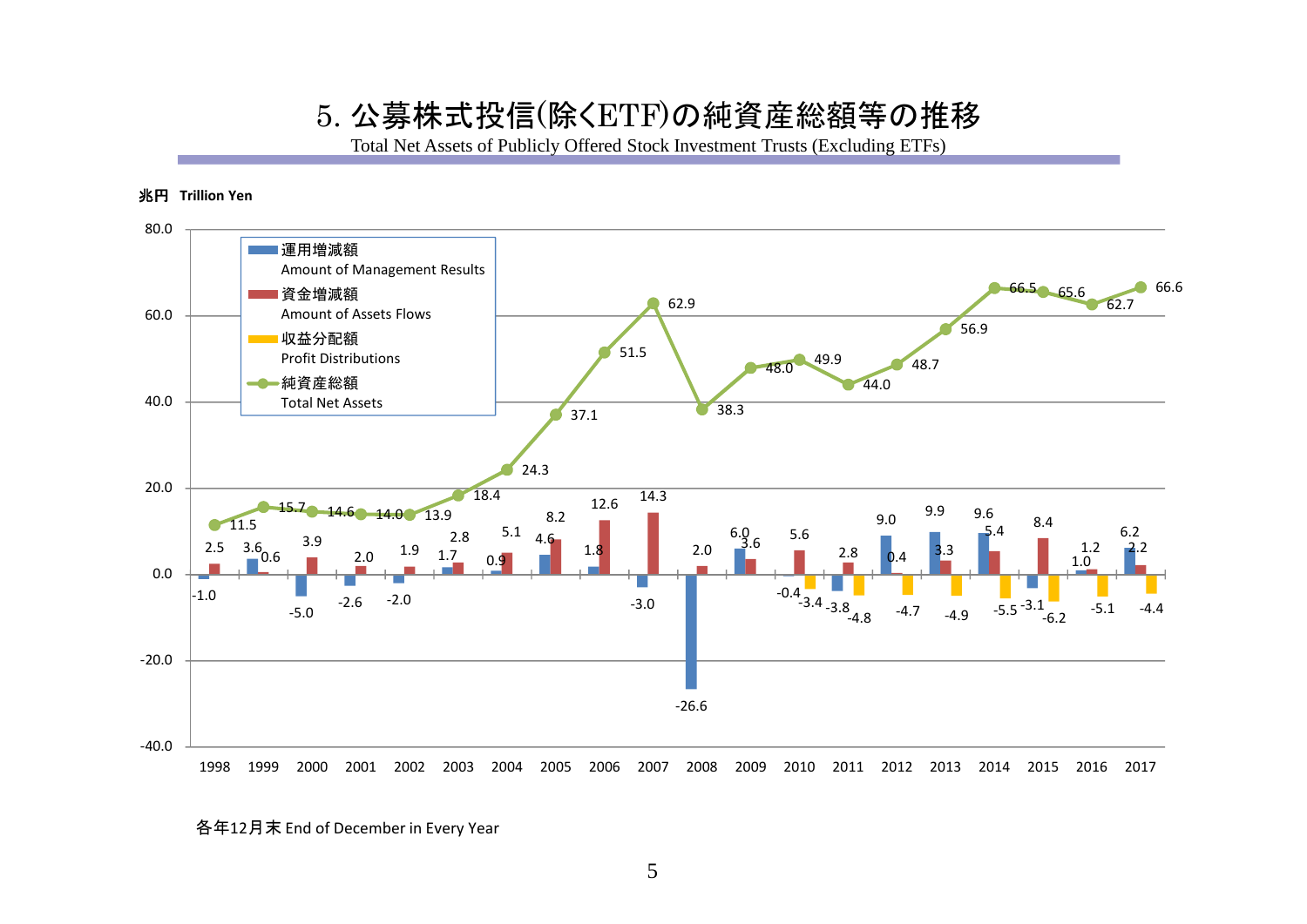## 6. 公募株式投信の新規設定・償還・運用中ファンドの本数

Number of Newly Launched Funds, Redeemed Funds and Currently-Managed Funds / Publicly Offered Stock Investment Trusts

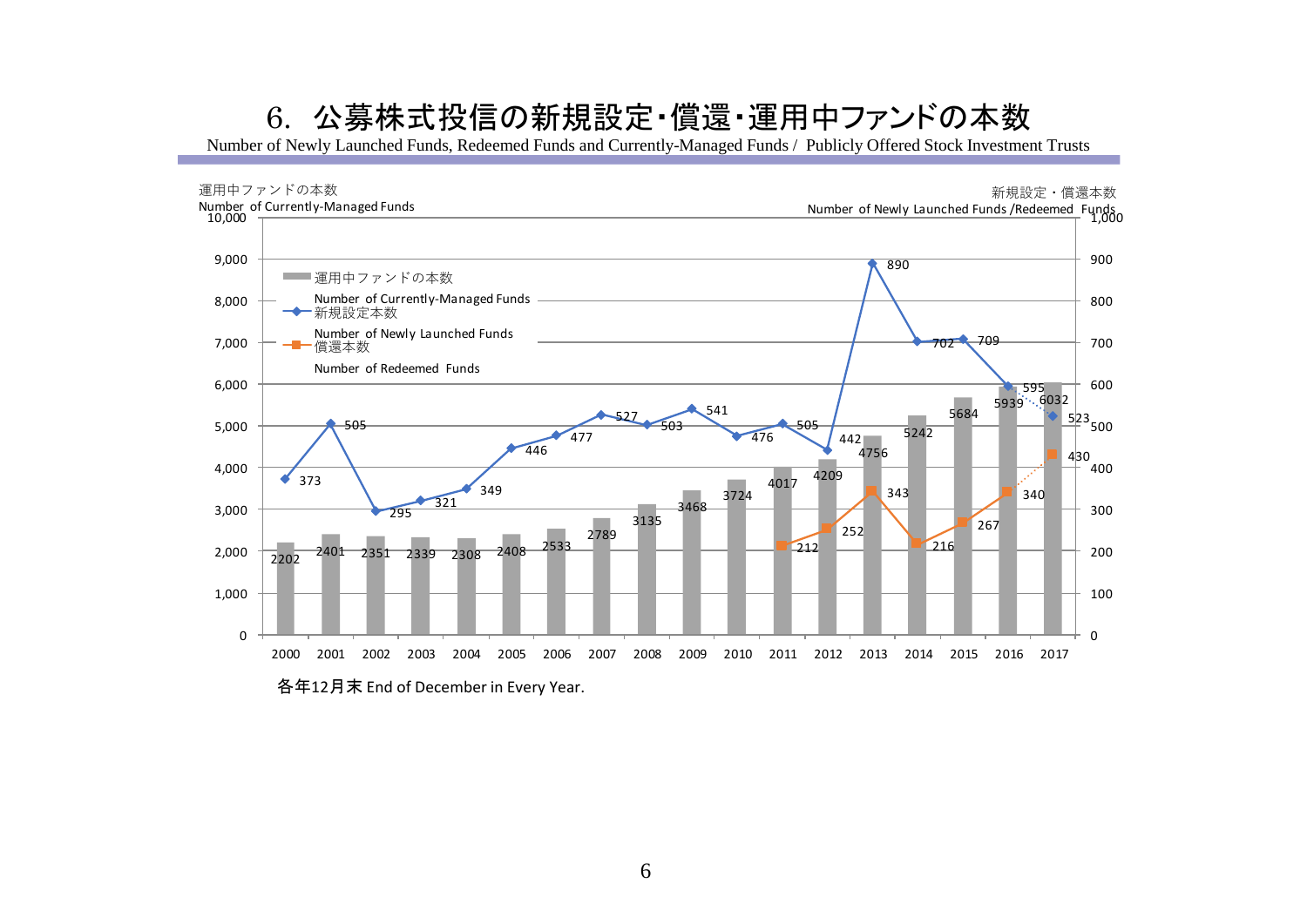## 7. 株式投信の商品分類別内訳

### The Figures of Publicly Offered Stock Investment Trusts by Investment Objectives

#### 2017年1月~12月(January‐December 2017)

|                                |                                                        |                     |                           |                               |                           |                                            |                                            |                                             |                                  |                       | (単位:億円;¥ 100 million)            |                              |
|--------------------------------|--------------------------------------------------------|---------------------|---------------------------|-------------------------------|---------------------------|--------------------------------------------|--------------------------------------------|---------------------------------------------|----------------------------------|-----------------------|----------------------------------|------------------------------|
| 地域 Area                        | 項目 ITEMS<br>資産 Assets                                  | 設定額<br>Sales<br>(A) | 解約額<br>Repurchases<br>(B) | 解約率<br>Rate of<br>Repurchases | 償還額<br>Redemptions<br>(C) | 差引増減(▲)額<br>$(D) =$<br>$(A) - ((B) + (C))$ | 運用等増減(▲)額<br><b>Managed Results</b><br>(E) | 収益分配額<br><b>Profit Distributions</b><br>(F) | 純資産増減(▲)額<br>$((D) + (E) - (F))$ | 増減率<br>Rate of Change | 純資産総額<br><b>Total Net Assets</b> | ファンド本数<br>Number of<br>Funds |
| 国内 Domestic                    | 株式 Stock                                               | 181,687             | 140,164                   | 3.4                           | 479                       | 41,043                                     | 70,185                                     | 6,738                                       | 104,491                          | 2.5                   | 395,463                          | 1,040                        |
|                                | 債券 Bond                                                | 13,769              | 13.918                    | 4.0                           | 181                       | ▲330                                       |                                            | 197                                         | ▲520                             | $\blacktriangle$ 0.1  | 28.980                           | 222                          |
|                                | 不動産投信 Real Estate Investment Trusts                    | 12,247              | 11,575                    | 2.6                           |                           | 669                                        | ▲2,830                                     | 3,470                                       | ▲5,632                           | $\blacktriangle$ 1.3  | 34,319                           | 124                          |
|                                | その他資産 Other Assets                                     | 121                 | 85                        | 6.0                           |                           | 36                                         |                                            |                                             | 44                               | 3.1                   | 141                              |                              |
|                                | 資産複合 Asset Mix                                         | 2,839               | 1,912                     | 2.9                           |                           | 918                                        | 201                                        | 167                                         | 952                              | 1.5                   | 5,896                            | 70                           |
|                                |                                                        | 210,664             | 167,655                   | 3.4                           | 673                       | 42,336                                     | 67,571                                     | 10,572                                      | 99,335                           | 2.0                   | 464,798                          | 1,460                        |
| 海外 Foreign                     | 株式 Stock                                               | 35,095              | 24,714                    | 3.0                           | 333                       | 10,048                                     | 13,719                                     | 3,720                                       | 20,047                           | 2.4                   | 79,430                           | 846                          |
|                                | 債券 Bond                                                | 40.094              | 36.531                    | 2.4                           | 262                       | 3,302                                      | 7,235                                      | 10,603                                      | A67                              | 0.0                   | 129,131                          | 1,256                        |
|                                | 不動産投信 Real Estate Investment Trusts                    | 14,271              | 20,603                    | 3.0                           | 13                        | ▲6,346                                     | 2.146                                      | 10.491                                      | ▲14,691                          | $\blacktriangle$ 2.2  | 49.574                           | 226                          |
|                                | その他資産 Other Assets                                     | 3,505               | 3,821                     | 3.5                           | 570                       | ▲886                                       | ▲536                                       | 480                                         | ▲1,902                           | $\blacktriangle$ 1.8  | 8,051                            | 198                          |
|                                | 資産複合 Asset Mix                                         | 11.996              | 6.496                     | 3.3                           | 135                       | 5.365                                      | 1.645                                      | 2.253                                       | 4.757                            | 2.4                   | 18.944                           | 190                          |
|                                |                                                        | 104,961             | 92,166                    | 2.7                           | 1,313                     | 11,483                                     | 24,208                                     | 27,547                                      | 8,144                            | 0.2                   | 285,130                          | 2,716                        |
| 内外 InterNational               | 株式 Stock                                               | 49,216              | 24,211                    | 3.4                           | 197                       | 24,809                                     | 11,101                                     | 3,217                                       | 32,692                           | 4.6                   | 75,579                           | 350                          |
|                                | 債券 Bond                                                | 15,709              | 9,176                     | 2.1                           | 1,447                     | 5,086                                      | 858                                        | 1,378                                       | 4,566                            | 1.1                   | 38,357                           | 346                          |
|                                | 不動産投信 Real Estate Investment Trusts                    | 3,217               | 8,060                     | 3.1                           |                           | ▲4,845                                     | 533                                        | 3,488                                       | ▲7,801                           | $\blacktriangle$ 3.0  | 17,984                           | 91                           |
|                                | その他資産 Other Assets                                     | 2,706               | 4,456                     | 4.3                           | 991                       | ▲2,741                                     | 498                                        | 247                                         | ▲2,490                           | $\triangle$ 2.4       | 7,486                            | 160                          |
|                                | 資産複合 Asset Mix                                         | 30,193              | 24,262                    | 2.5                           | 542                       | 5,389                                      | 5,794                                      | 1,531                                       | 9,653                            | 1.0                   | 84,992                           | 909                          |
|                                |                                                        | 101.04              | 70.165                    | 2.8                           | 3,179                     | 27,697                                     | 18,784                                     | 9.861                                       | 36,621                           | 1.5                   | 224,398                          | 1,856                        |
| 株式投信合計 Stock Investment Trusts |                                                        | 416,666             | 329.985                   | 3.0                           | 5.165                     | 81,516                                     | 110,563                                    | 47,980                                      | 144,099                          | 1.3                   | 974,325                          | 6,032                        |
|                                | 株式投信(除〈ETF)合計 Stock Investment Trusts (Excluding ETFs) | 275,828             | 248,957                   | 3.2                           | 5,165                     | 21,706                                     | 62.099                                     | 44,178                                      | 39,627                           | 0.5                   | 666,380                          | 5,852                        |
| インデックス Index                   | 日経225 NIKKEI225                                        | 63,095              | 53.891                    | 3.6                           |                           | 9,204                                      | 24,590                                     | 1.629                                       | 32,164                           | 2.1                   | 141,213                          | 90                           |
|                                | TOPIX TOPIX                                            | 65,304              | 23,557                    | 1.6                           |                           | 41,747                                     | 25,721                                     | 1,750                                       | 65,717                           | 4.5                   | 155,913                          | 79                           |
|                                | その他 Others                                             | 45,706              | 37,278                    | 3.4                           | 211                       | 8,217                                      | 6,127                                      | 2,040                                       | 12,304                           | 1.1                   | 97,924                           | 731                          |
|                                |                                                        | 174,106             | 114,726                   | 2.8                           | 212                       | 59,168                                     | 56,437                                     | 5,420                                       | 110,185                          | 2.7                   | 395,051                          | 900                          |
|                                |                                                        |                     |                           |                               |                           |                                            |                                            |                                             |                                  |                       |                                  |                              |
| ETF ETF                        |                                                        | 140,838             | 81,028                    | 2.6                           |                           | 59,810                                     | 48.465                                     | 3.802                                       | 104,472                          | 3.4                   | 307.945                          | 180                          |
| 毎月決算型 Monthly Payout           |                                                        | 94,566              | 109,374                   | 2.8                           | 619                       | ▲15,427                                    | 16,515                                     | 39,844                                      | ▲38,756                          | $\blacktriangle$ 1.0  | 306,274                          | 1,461                        |
| ファンドオブファンズ Fund of Funds       |                                                        | 113.998             | 88,597                    | 2.9                           | 527                       | 24,874                                     | 21,105                                     | 22.163                                      | 23,815                           | 0.8                   | 263,574                          | 2,165                        |
| 特殊型 Special Type               | ブル・ベア型 Bull/Bear                                       | 9.825               | 11.049                    | 27.0                          | 58                        | ▲1.283                                     | 417                                        |                                             | ▲867                             | $\blacktriangle$ 2.1  | 2.974                            | 60                           |
|                                | 条件付運用型 Conditional Management                          |                     |                           | 0.3                           | 241                       | $\triangle$ 247                            |                                            |                                             | ▲244                             | $\blacktriangle$ 13.8 | 25                               |                              |
|                                | ロング・ショート型 Long/Short                                   | 5,247               | 4,551                     | 6.3                           | 15                        | 680                                        | 240                                        | 81                                          | 839                              | 1.2                   | 6,479                            | 82                           |
|                                | その他型 Others                                            | 411                 | 306                       | 3.2                           | 10                        | 94                                         | 117                                        | 18                                          | 193                              | 2.0                   | 902                              | 22                           |
|                                |                                                        | 15,482              | 15.913                    | 12.7                          | 325                       | ▲756                                       | 777                                        | 100                                         | ▲79                              | $\blacktriangle$ 0.1  | 10,380                           | 167                          |
|                                |                                                        |                     |                           |                               |                           |                                            |                                            |                                             |                                  |                       |                                  |                              |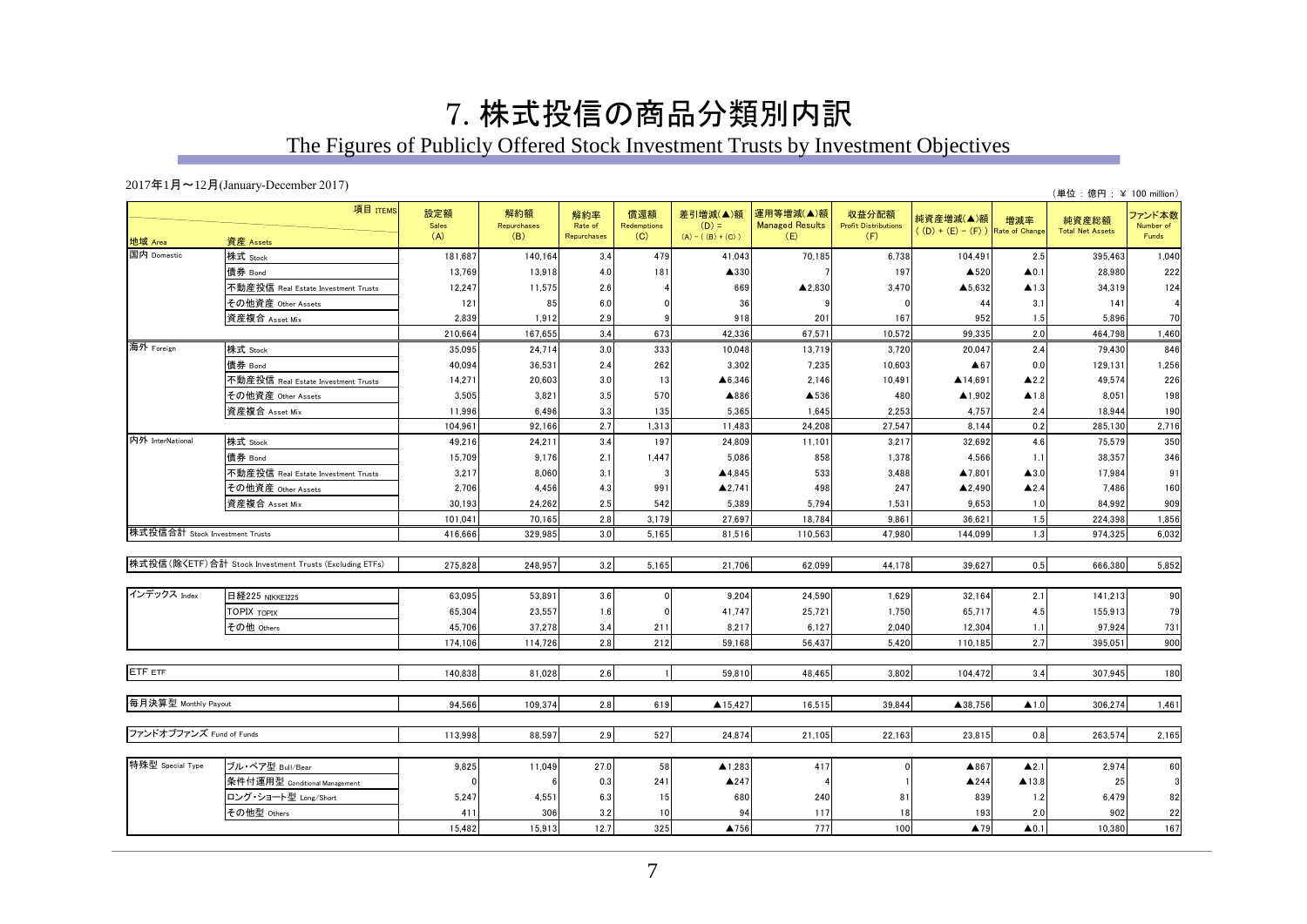8. 1ファンドあたり平均運用資産残高 Average Net Assets per Fund



各年12月末 End of December in Every Year.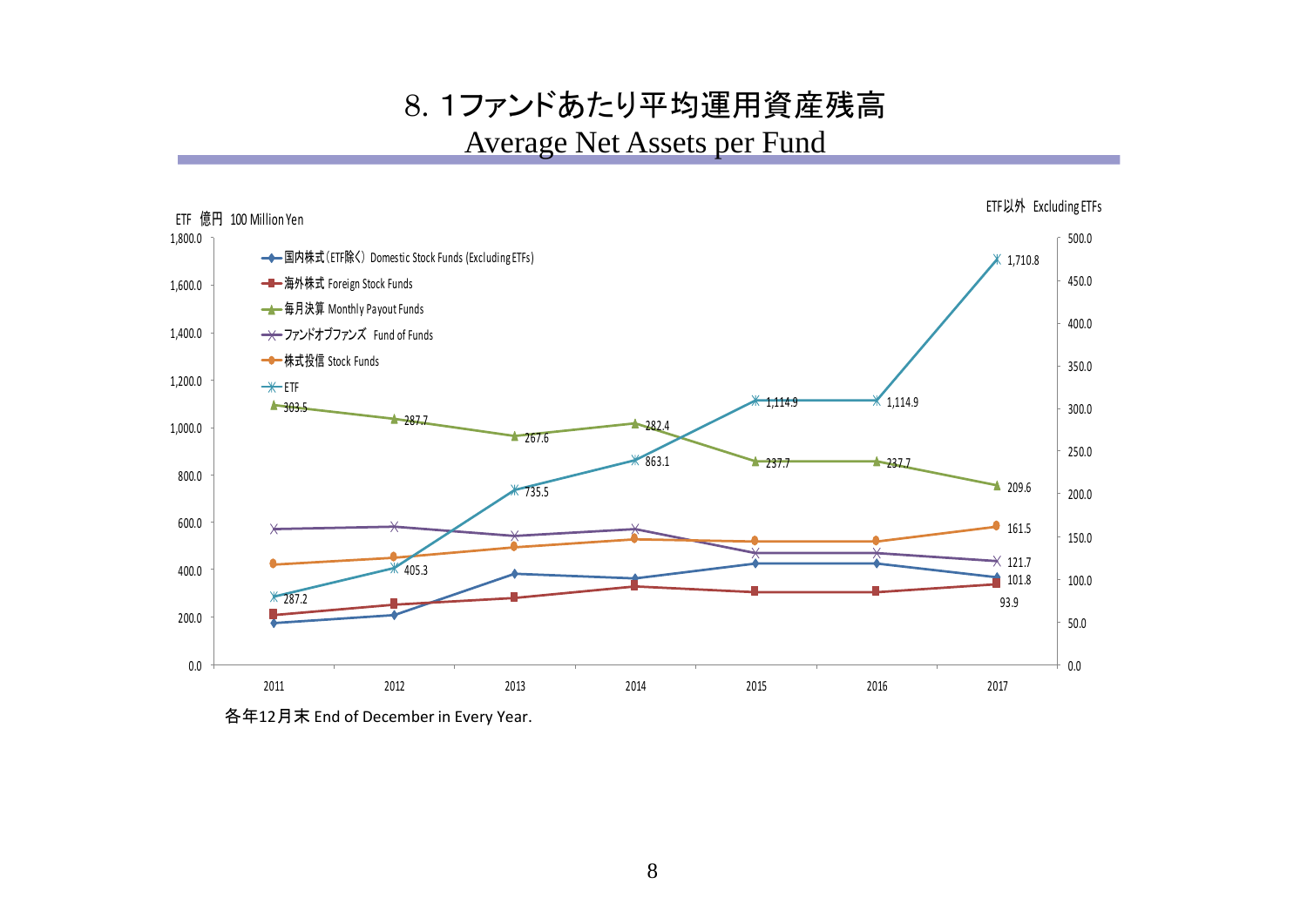## 9. 毎月決算型ファンドの純資産総額と株式投信に占める割合

Total Net Assets of Monthly Payout Funds and Percentage of Monthly Payout Funds in Publicly Offered Stock Investment Trusts



**■■■割合** Percentage of Monthly Payout Funds in Publicly Offered Stock Investment Trusts

<u>■</u>■ETFを除いた割合 Percentage of Monthly Payout Funds in Publicly Offered Stock Investment Trusts(Excluding ETFs)

各年12月末 End of December in Every Year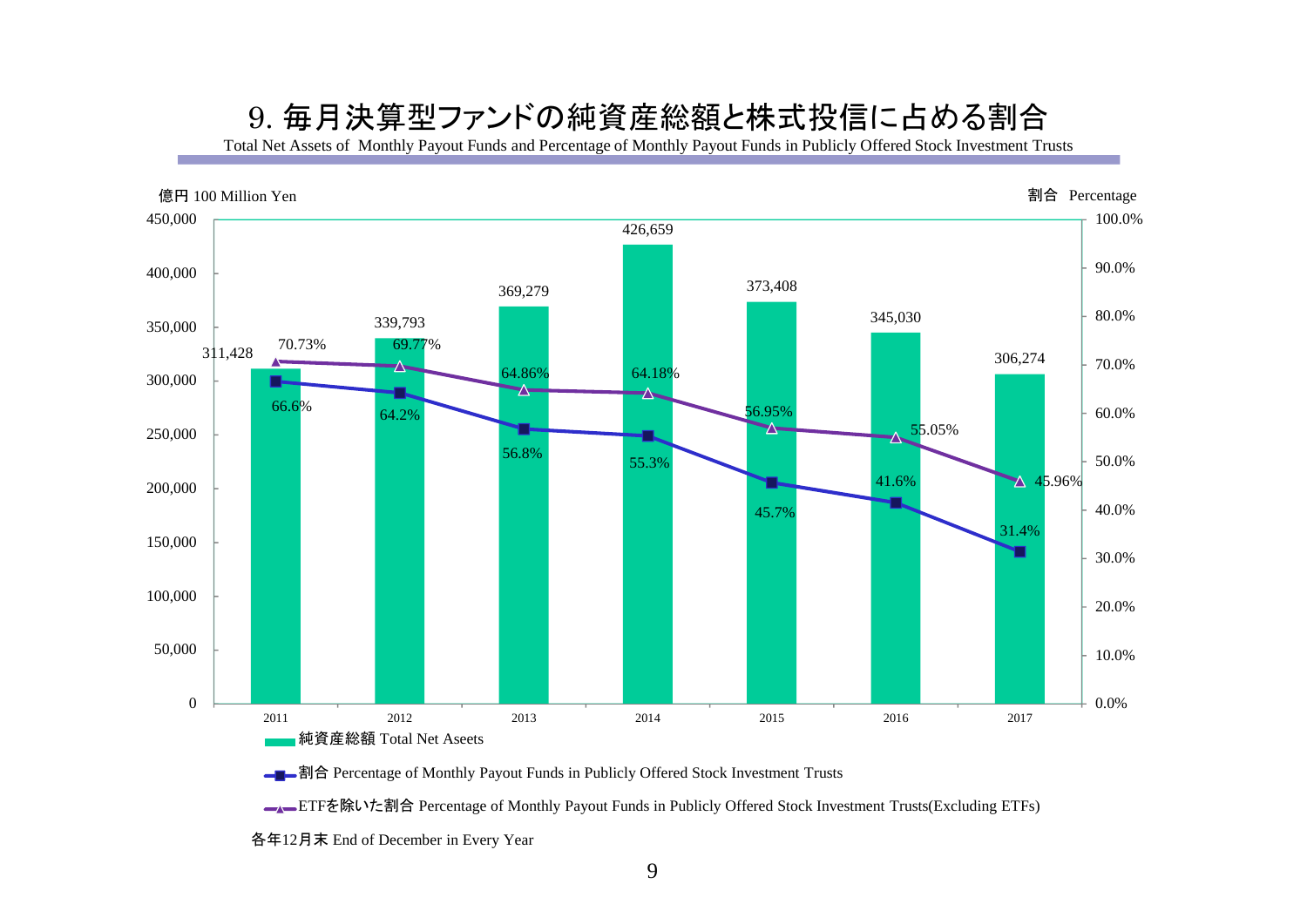### 10. 公募株式投信に占める外貨建純資産比率の推移

Percentage of Foreign Currency-Denominated Assets in Publicly Offered Investment Trusts and Publicly Offered Stock Investment Trusts



各年12月末 End of December in Every Year

(\*)外貨建純資産に円建て外国投資信託は含まれていない場合がある。

There are cases which Foreign Currency-Denominated Assets don't include Yen-denominated Off-Shore Funds Assets.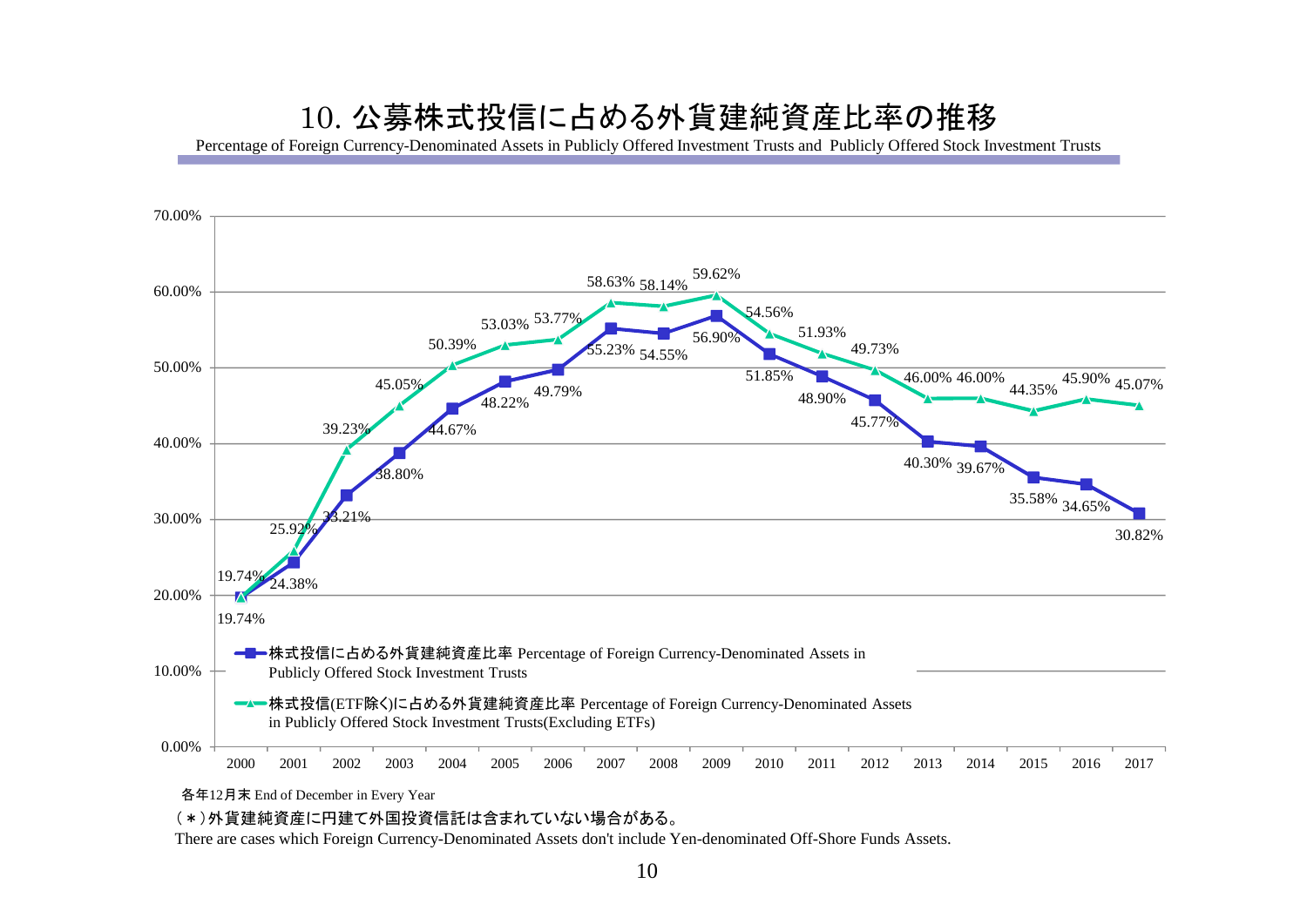### 11. 公募株式投信における国内株式への投資比率の推移

Percentage of Domestic Shares in Publicly Offered Stock Investment Trusts



11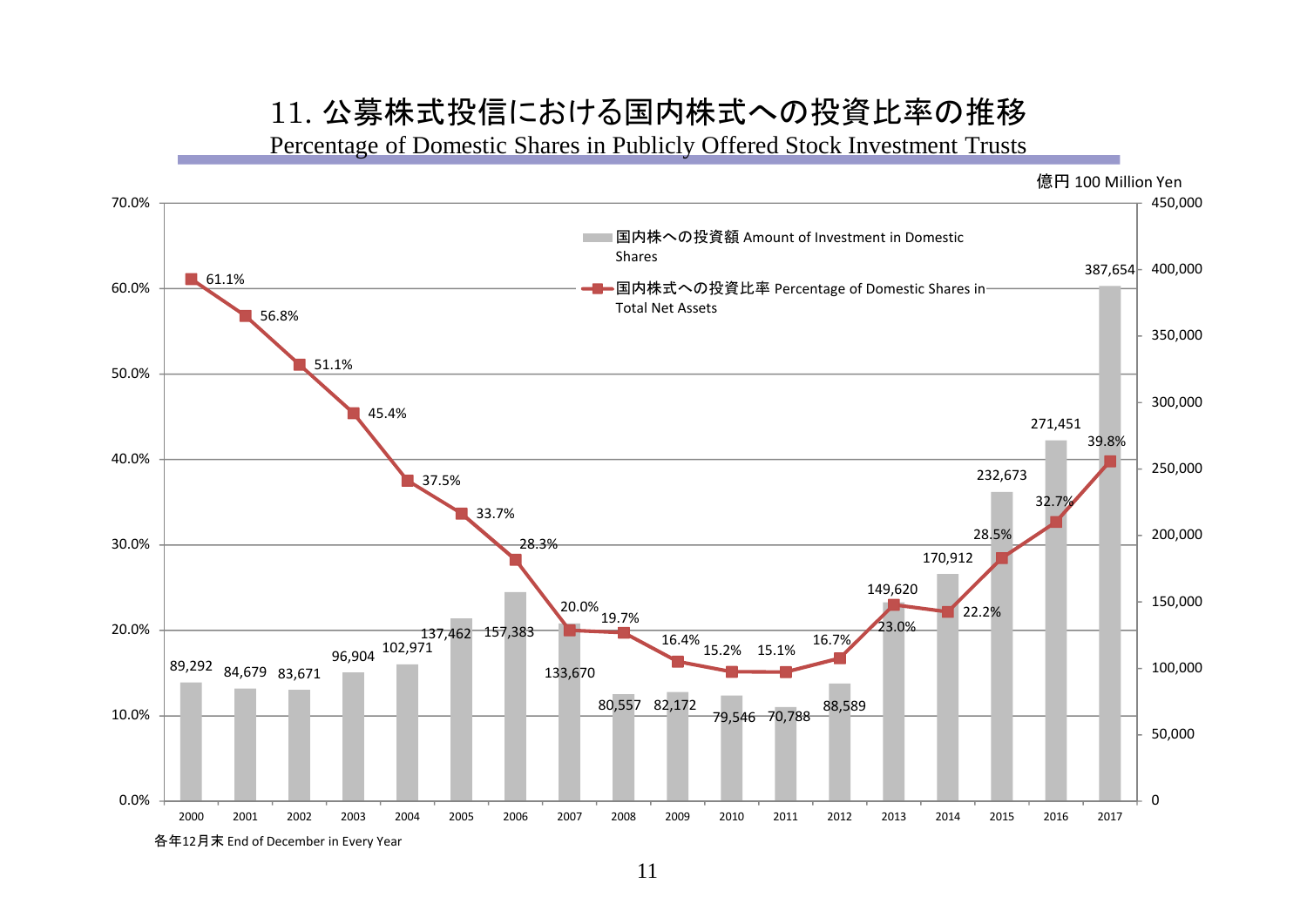# 12. 公募株式投信の販売態別純資産残高とシェア

Total Net Assets and Share of Publicly Offered Stock Investment Trusts by Distribution Channels



各年12月末 End of December in Every Year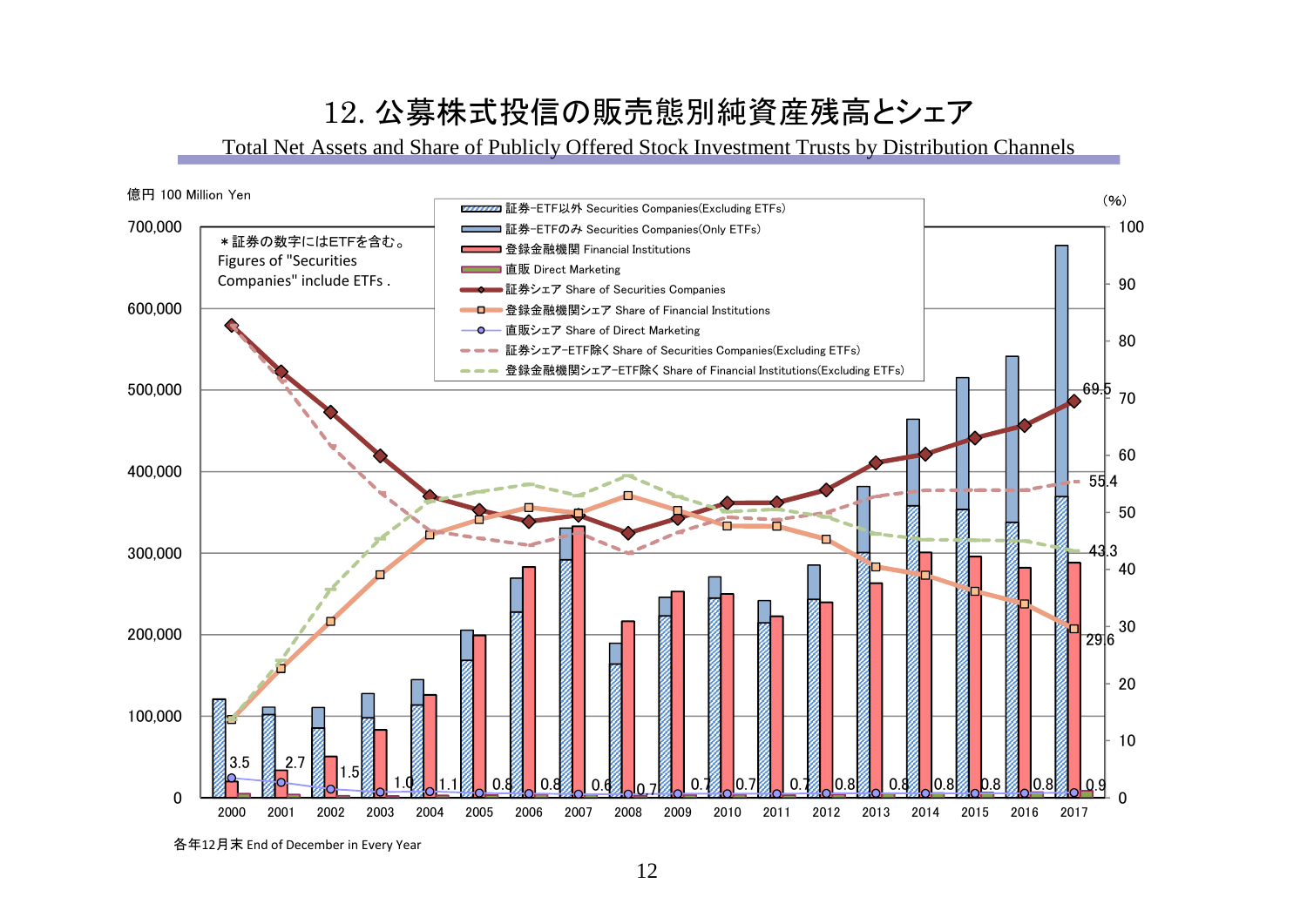### 13. ETFの純資産総額と本数 The Number and Total Net Assets of ETFs



各年12月末 End of December in Every Year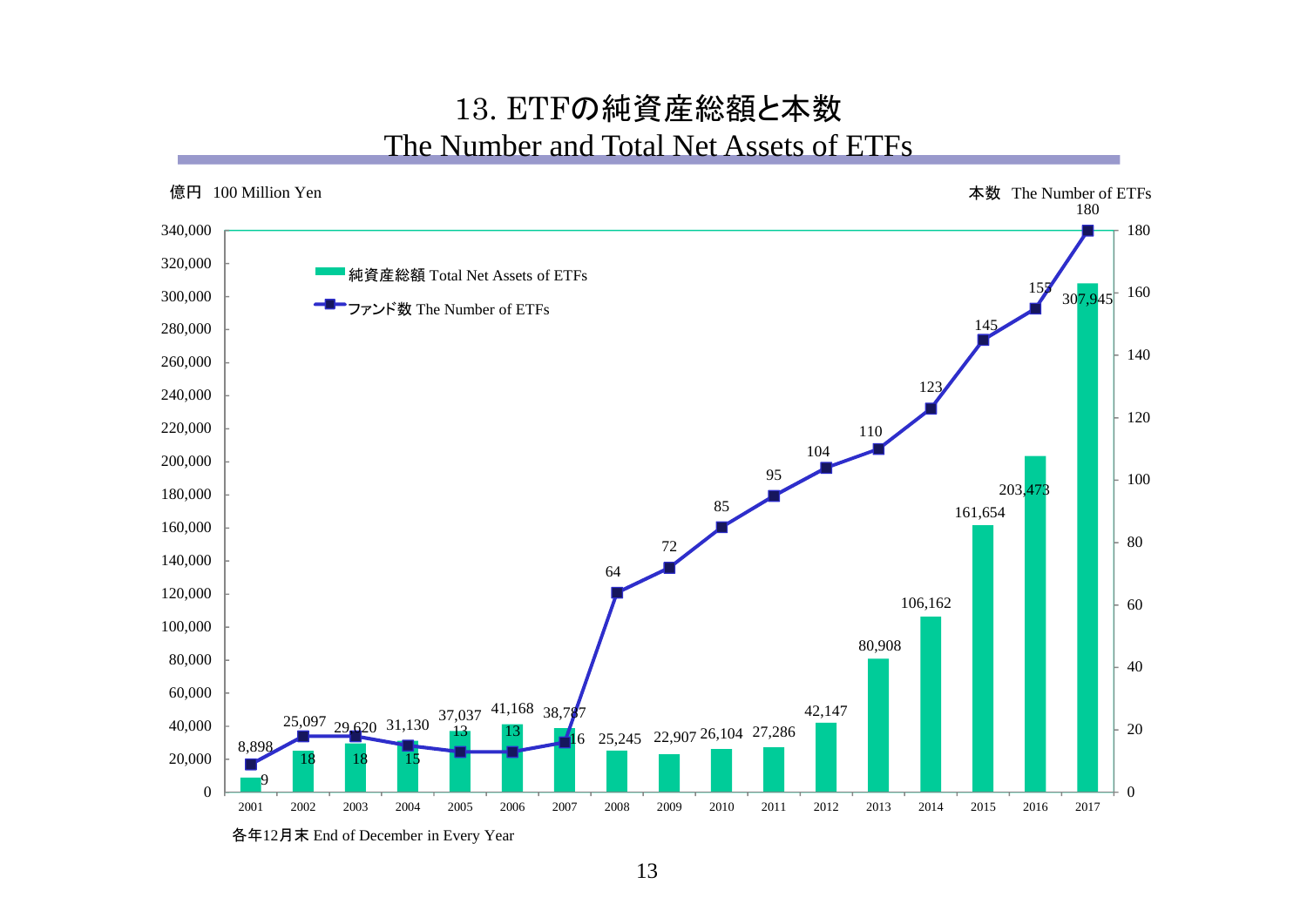# 14. 公募株式投信(追加型)における運用管理費用(信託報酬)の状況

Fees and Expenses of Publicy Offered Stock Investment Trusts (Trust Remunerations)

|                  | 2017年12月末(Table End of December 2017) |                                                  |                      |               |                                                          |               |               |                                 |                      |                      |                                                   |               |               | (単位:%(税抜Excluding tax))   |
|------------------|---------------------------------------|--------------------------------------------------|----------------------|---------------|----------------------------------------------------------|---------------|---------------|---------------------------------|----------------------|----------------------|---------------------------------------------------|---------------|---------------|---------------------------|
| 項目 ITEMS         |                                       | 運用管理費用<br><b>Trust Remuneration</b><br>$(A+B+C)$ |                      |               | 委託会社<br><b>Trust Remuneration for The Trustor</b><br>(A) |               |               | 販売会社<br><b>Agent Fee</b><br>(B) |                      |                      | 受託会社<br>Trust Remuneration for The Trustee<br>(C) |               |               | ファンド本数<br>Number of Funds |
| 地域 Area          | 資産 Assets                             | 平均<br>Average                                    | 最大<br><b>Maximum</b> | 最小<br>Minimum | 平均<br>Average                                            | 最大<br>Maximum | 最小<br>Minimum | 平均<br>Average                   | 最大<br><b>Maximum</b> | 最小<br><b>Minimum</b> | 平均<br>Average                                     | 最大<br>Maximum | 最小<br>Minimum | (X)                       |
| 国内 Domestic      | 株式 Stock                              | 1.05                                             | 2.15                 | 0.06          | 0.52                                                     | 1.60          | 0.05          | 0.47                            | 1.10                 | 0.00                 | 0.06                                              | 0.15          | 0.02          | 920                       |
|                  | 債券 Bond                               | 0.35                                             | 1.00                 | 0.05          | 0.17                                                     | 0.47          | 0.02          | 0.15                            | 0.67                 | 0.00                 | 0.03                                              | 0.07          | 0.01          | 97                        |
|                  | 不動産投信 Real Estate Investment Trusts   | 0.70                                             | 1.35                 | 0.16          | 0.33                                                     | 0.69          | 0.01          | 0.33                            | 0.75                 | 0.00                 | 0.04                                              | 0.08          | 0.02          | 110                       |
|                  | その他資産 Other Assets                    | 1.18                                             | 1.89                 | 0.45          | 0.71                                                     | 1.11          | 0.23          | 0.43                            | 0.75                 | 0.00                 | 0.04                                              | 0.05          | 0.03          |                           |
|                  | 資産複合 Asset Mix                        | 0.93                                             | 1.70                 | 0.15          | 0.42                                                     | 0.75          | 0.09          | 0.46                            | 0.90                 | 0.00                 | 0.05                                              | 0.10          | 0.02          | 45                        |
|                  |                                       | 0.96                                             | 2.15                 | 0.05          | 0.47                                                     | 1.60          | 0.01          | 0.43                            | 1.10                 | 0.00                 | 0.06                                              | 0.15          | 0.01          | 1,176                     |
| 海外 Foreign       | 株式 Stock                              | 1.26                                             | 2.38                 | 0.06          | 0.61                                                     | 1.60          | 0.02          | 0.60                            | 1.12                 | 0.00                 | 0.05                                              | 0.10          | 0.02          | 803                       |
|                  | 債券 Bond                               | 1.06                                             | 1.90                 | 0.10          | 0.49                                                     | 1.13          | 0.01          | 0.53                            | 0.90                 | 0.00                 | 0.04                                              | 0.10          | 0.02          | 1,099                     |
|                  | 不動産投信 Real Estate Investment Trusts   | 1.11                                             | 1.85                 | 0.10          | 0.51                                                     | 1.06          | 0.07          | 0.55                            | 1.08                 | 0.00                 | 0.05                                              | 0.10          | 0.02          | 205                       |
|                  | その他資産 Other Assets                    | 1.15                                             | 1.89                 | 0.24          | 0.56                                                     | 1.09          | 0.10          | 0.55                            | 0.85                 | 0.00                 | 0.04                                              | 0.07          | 0.03          | 141                       |
|                  | 資産複合 Asset Mix                        | 1.28                                             | 2.06                 | 0.46          | 0.56                                                     | 1.12          | 0.01          | 0.68                            | 1.00                 | 0.01                 | 0.04                                              | 0.10          | 0.02          | 188                       |
|                  |                                       | 1.15                                             | 2.38                 | 0.06          | 0.54                                                     | 1.60          | 0.01          | 0.57                            | 1.12                 | 0.00                 | 0.04                                              | 0.10          | 0.02          | 2,436                     |
| 内外 InterNational | 株式 Stock                              | 1.28                                             | 2.20                 | 0.10          | 0.59                                                     | 1.30          | 0.01          | 0.64                            | 1.03                 | 0.00                 | 0.05                                              | 0.10          | 0.02          | 336                       |
|                  | 債券 Bond                               | 0.99                                             | 1.80                 | 0.11          | 0.46                                                     | 1.02          | 0.05          | 0.50                            | 1.00                 | 0.01                 | 0.03                                              | 0.10          | 0.02          | 310                       |
|                  | 不動産投信 Real Estate Investment Trusts   | 1.16                                             | 1.59                 | 0.23          | 0.62                                                     | 1.00          | 0.10          | 0.49                            | 0.80                 | 0.01                 | 0.05                                              | 0.10          | 0.02          | 88                        |
|                  | その他資産 Other Assets                    | 1.09                                             | 1.84                 | 0.24          | 0.52                                                     | 1.12          | 0.09          | 0.54                            | 0.80                 | 0.00                 | 0.03                                              | 0.10          | 0.02          | 93                        |
|                  | 資産複合 Asset Mix                        | 1.01                                             | 2.05                 | 0.10          | 0.45                                                     | 1.15          | 0.01          | 0.51                            | 1.10                 | 0.00                 | 0.04                                              | 0.10          | 0.02          | 704                       |
|                  |                                       | 1.08                                             | 2.20                 | 0.10          | 0.50                                                     | 1.30          | 0.01          | 0.54                            | 1.10                 | 0.00                 | 0.04                                              | 0.10          | 0.02          | 1,531                     |
|                  | 株式投信(追加型)合計 Stock Investment Trusts   | 1.09                                             | 2.38                 | 0.05          | 0.51                                                     | 1.60          | 0.01          | 0.53                            | 1.12                 | 0.00                 | 0.05                                              | 0.15          | 0.01          | 5,143                     |

※DC向けファンド、マネープール、財形、ミリオンを除外 Excluded funds for DC, money pool funds and employee's asset-building shemes.

毎月決算型以外 Other

※ファンド・オブ・ファンズの場合、交付目論見書における当該ファンドの料率で計算 In case of fund of funds, rate disclosed in the fund's summary prospectus is used.

| インデックス Index Funds           | 0.46           | 1.65 | 0.06 | 0.26 | 0.90 | 0.02 | 0.16 | 1.10 | 0.00 | 0.04 | 0.10 | 0.01 | 698   |
|------------------------------|----------------|------|------|------|------|------|------|------|------|------|------|------|-------|
| うちETF ETF                    | 0.36           | 0.95 | 0.06 | 0.31 | 0.90 | 0.03 | 0.00 | 0.00 | 0.00 | 0.05 | 0.10 | 0.02 | 180   |
| アクティブ Actively Managed Funds | $^{\circ}$ .18 | 2.38 | 0.05 | 0.55 | 1.60 | 0.01 | 0.59 | 1.12 | 0.00 | 0.05 | 0.15 | 0.02 | 4.445 |
|                              |                |      |      |      |      |      |      |      |      |      |      |      |       |
| 毎月決算型 Monthly Payout         | 1.15           | 1.90 | 0.15 | 0.49 | 1.13 | 0.01 | 0.61 | 0.08 | 0.00 | 0.04 | 0.10 | 0.02 | .461  |

| 0.04<br>0.05<br>0.02<br>0.02<br>0.33<br>0.31<br>.02<br>.82<br>).10<br>0.10<br>10،<br><b>Defined Contribution i</b><br><b>Pension Plar</b><br>$\overline{\phantom{a}}$ |  |  |  |  |  |  |  |  |  |  |      |
|-----------------------------------------------------------------------------------------------------------------------------------------------------------------------|--|--|--|--|--|--|--|--|--|--|------|
| DC向けフ:                                                                                                                                                                |  |  |  |  |  |  |  |  |  |  | 1481 |

1.06 2.38 0.05 0.52 1.60 0.01 0.49 1.12 0.00 0.05 0.15 0.01 3,682

この表は、各投資信託委託会社がファンド毎に公開し投資信託協会に提出している運用管理費用(信託報酬)率のデータに基づいて集計し、一般に広く閲覧に供するもので す。投資信託の運用管理費用(信託報酬)は、各ファンドの投資する地域や資産等によって異なり、また、運用方法等によっても異なります。

This table is calculated based on the data of trust remuneration published and submitted to JITA by each investment management company by each fund, and is laid open for the public. The trust remuneration may be varied depending on the jurisdictions or types of assets which the fund invest in, and it may be also varied depending on each fund's management policy.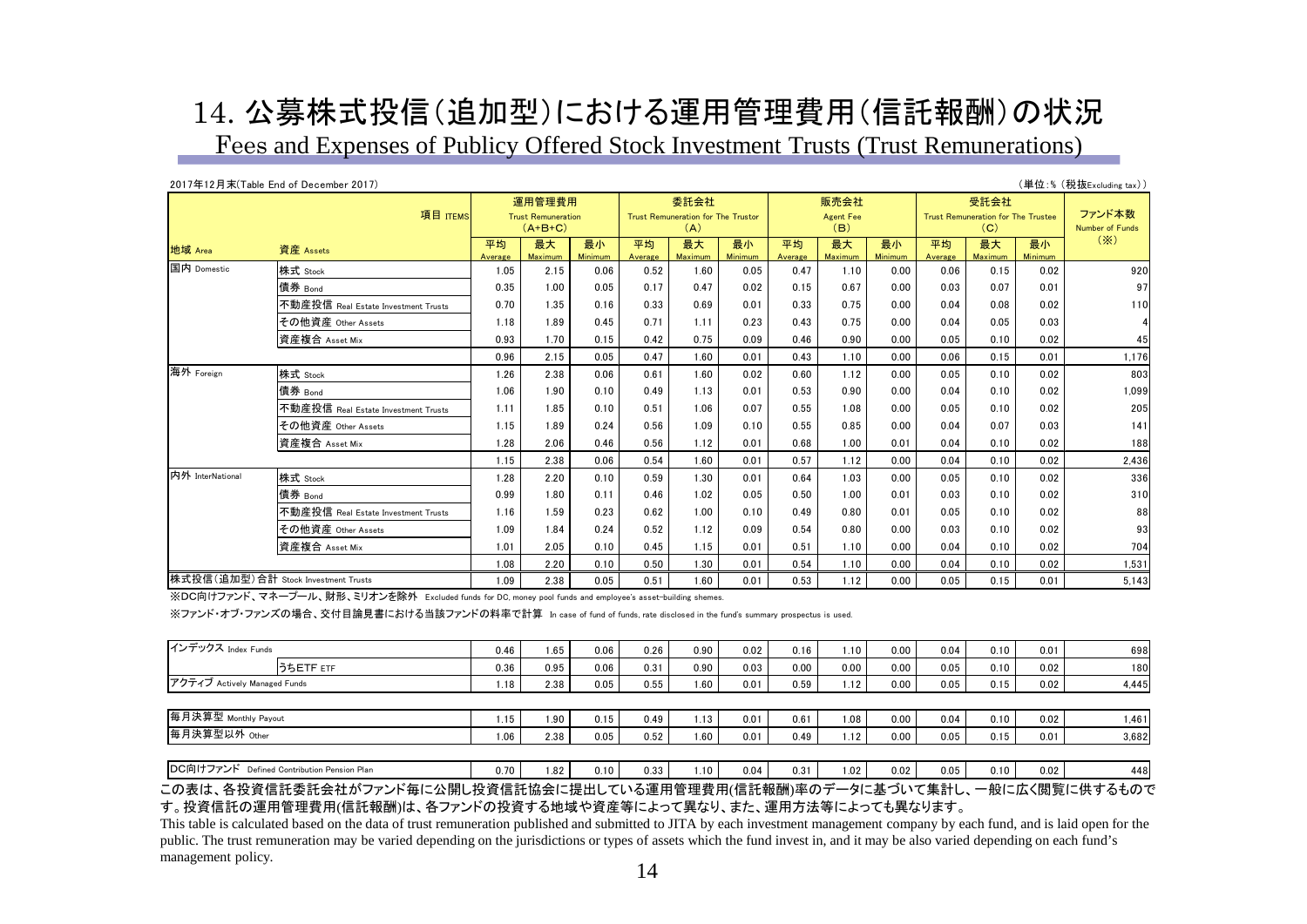## 15. 公募株式投信(追加型)における販売手数料の状況 Fees and Expenses of Publicy Offered Stock Investment Trusts(Sales Charges)

2017年12月末(Table End of December 2017)

|                  |                                     |       | ファンド本数<br><b>Number of Funds</b> |                 |         | 純資産総額(億円)<br><b>Total Net Assets</b><br>(100 million yen) |                 | 販売手数料(%(税抜))<br>Sales Charge (Excluding tax)<br>(96) |                      |                     |                    |  |
|------------------|-------------------------------------|-------|----------------------------------|-----------------|---------|-----------------------------------------------------------|-----------------|------------------------------------------------------|----------------------|---------------------|--------------------|--|
| 投資対象地域 Area      | 投資対象資産 Assets                       |       | うちノーロード                          | ノーロード割合         |         | うちノーロード                                                   | ノーロード割合         | 平均                                                   | 最大<br><b>Maximum</b> |                     | 最小                 |  |
|                  |                                     |       | No-load                          | No-load<br>(96) |         | No-load                                                   | No-load<br>(96) | Average                                              |                      | 本数<br><b>Number</b> | Minimum            |  |
| 国内 Domestic      | 株式 Stock                            | 726   | 59                               | 8.13            | 73.047  | 5.225                                                     | 7.15            | 2.28                                                 | 4.00                 |                     | 0.00               |  |
|                  | 債券 Bond                             | 73    | 27                               | 36.99           | 8.306   | 1.424                                                     | 17.14           | 0.51                                                 | 3.00                 |                     | 0.00<br>an an an a |  |
|                  | 不動産投信 Real Estate Investment Trusts | 87    | 11                               | 12.64           | 24.768  | 250                                                       | 1.01            | 1.97                                                 | 3.00                 | 36                  | 0.00               |  |
|                  | その他資産 Other Assets                  | 3     | $\Omega$                         | 0.00            | 141     | $\Omega$                                                  | 0.00            | 2.27                                                 | 3.00                 |                     | 0.00               |  |
|                  | 資産複合 Asset Mix                      | 39    |                                  | 17.95           | 5.438   | 45                                                        | 0.83            | 1.72                                                 | 3.00                 |                     | 0.00               |  |
|                  |                                     | 928   | 104                              | 11.21           | 111.700 | 6.945                                                     | 6.22            | 2.08                                                 | 4.00                 |                     | 0.00               |  |
| 海外 Foreign       | 株式 Stock                            | 709   | 71                               | 10.01           | 60.491  | 2.972                                                     | 4.91            | 2.49                                                 | 4.00                 |                     | 0.00               |  |
|                  | 債券 Bond                             | 1.013 | 47                               | 4.64            | 106.166 | 870                                                       | 0.82            | 2.41                                                 | 5.00                 |                     | 0.00               |  |
|                  | 不動産投信 Real Estate Investment Trusts | 178   | 17                               | 9.55            | 47.961  | 275                                                       | 0.57            | 2.42                                                 | 3.50                 | 30                  | 0.00               |  |
|                  | その他資産 Other Assets                  | 130   | 5                                | 3.85            | 5.887   | 94                                                        | 1.60            | 2.48                                                 | 4.00                 |                     | 0.00               |  |
|                  | 資産複合 Asset Mix                      | 179   | $\overline{2}$                   | 1.12            | 18.731  | 48                                                        | 0.26            | 2.69                                                 | 4.00                 |                     | 0.00               |  |
|                  |                                     | 2.209 | 142                              | 6.43            | 239.236 | 4.259                                                     | 1.78            | 2.46                                                 | 5.00                 |                     | 0.00               |  |
| 内外 InterNational | 株式 Stock                            | 308   | 20                               | 6.49            | 74.259  | 1.860                                                     | 2.50            | 2.71                                                 | 4.00                 |                     | 0.00<br>-----      |  |
|                  | 債券 Bond                             | 277   | 20                               | 7.22            | 31.842  | 1,271                                                     | 3.99            | 2.17                                                 | 3.50                 |                     | 0.00<br>-----      |  |
|                  | 不動産投信 Real Estate Investment Trusts | 71    |                                  | 1.41            | 17.084  | 31                                                        | 0.18            | 2.86                                                 | 4.00                 |                     | 0.00               |  |
|                  | その他資産 Other Assets                  | 84    | n                                | 0.00            | 5.041   | n                                                         | 0.00            | 2.41                                                 | 3.50                 |                     | 0.00               |  |
|                  | 資産複合 Asset Mix                      | 638   | 97                               | 15.20           | 60.592  | 10.278                                                    | 16.96           | 1.78                                                 | 4.00                 |                     | 0.00               |  |
|                  |                                     | 1.378 | 138                              | 10.01           | 188.819 | 13.440                                                    | 7.12            | 2.16                                                 | 4.00                 | 22                  | 0.00               |  |
|                  | 追加株式投信合計 Stock Investment Trusts    | 4.515 | 384                              | 8.50            | 539.754 | 24,644                                                    | 4.57            | 2.29                                                 | 5.00                 |                     | 0.00               |  |

※DC向けファンド、ラップ、マネープール、財形、ミリオンを除外 Excluded funds for DC, investment trusts for wrap account, money pool funds and employee's asset-building shemes.

| インデックス型 Index Funds           | 413   | 194 | 46.97 | 36.364  | 8.995  | 24.74 | 0.68<br>-----            | 3.00<br>-------- | 0.00 |
|-------------------------------|-------|-----|-------|---------|--------|-------|--------------------------|------------------|------|
| アクティブ型 Actively Managed Funds | 4.102 | 190 | 4.63  | 503.390 | 15.649 | ບ.⊧   | 2.46                     | 5.00             | 0.00 |
|                               |       |     |       |         |        |       |                          |                  |      |
| 毎月決算型 Monthly Payout          | .432  | 121 | 0.84  | 292.382 | 337    | 0.12  | 2.65                     | 5.00             | 0.00 |
| 每月決算型以外 Other                 | 3.083 | 372 | 12.07 | 247.372 | 24.307 | 9.83  | $\overline{a}$<br>: 2.13 | 4.00             | 0.00 |

#### この表は、各投資信託委託会社が投資信託協会に提出しているファンド毎の販売手数料データに基づいて集計し、一般に広く閲覧に供するものです。実際の販売手数料に ついては、同じファンドでも販売会社によって異なる場合があります。

This table is calculated based on the data of sales charge submitted to JITA by each investment management company by each fund, and is laid open for the public. The sales charge may differ depending on each distributing company even in the same fund.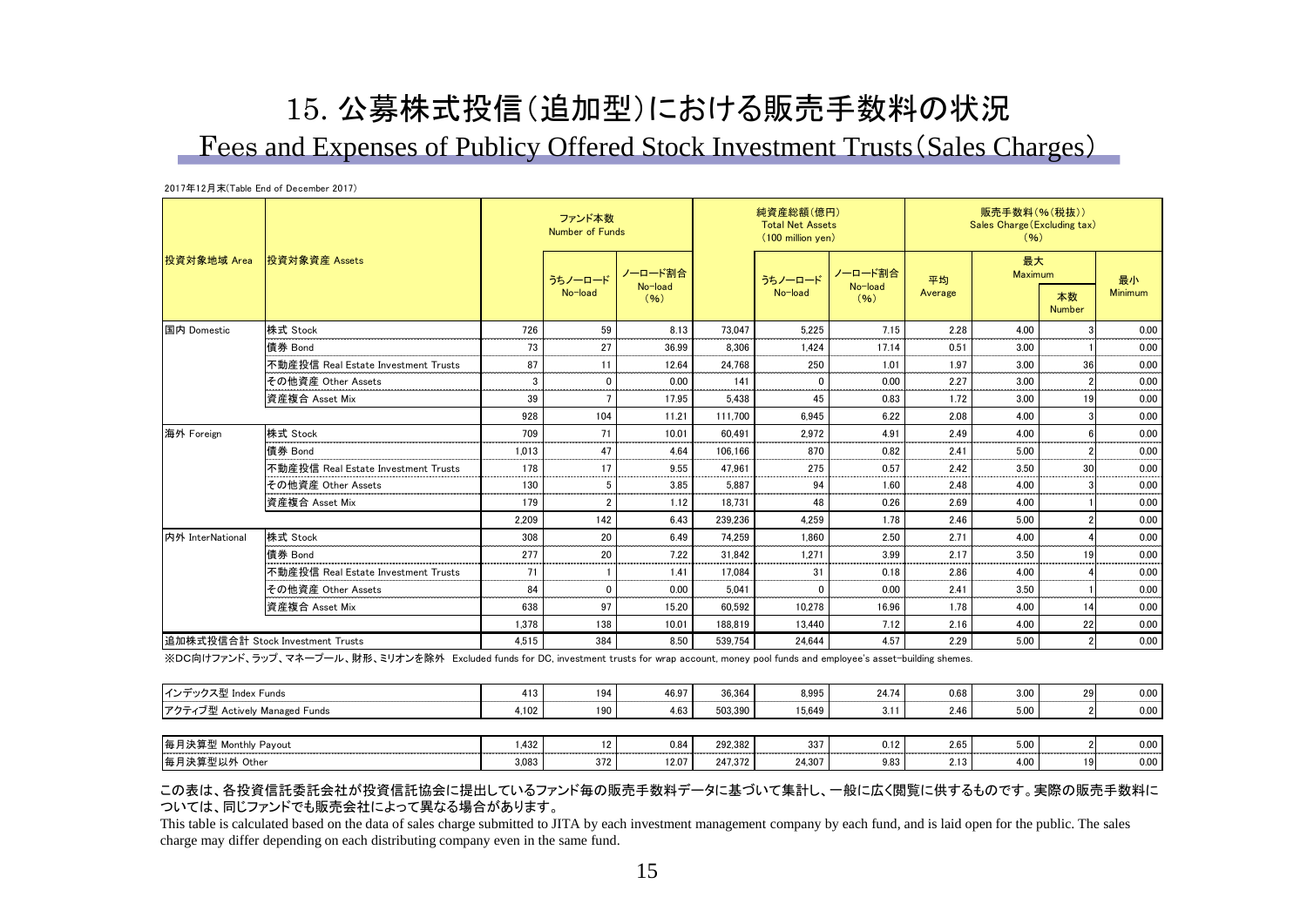### 16. 公募株式投信(除くETF)の平均保有期間の推移 Average holding period of Publicly Offered Stock Investment Trusts (Excluding ETFs)



Average holding period = The avrage of total net assets  $\div$  Total amount of cancellation and redemption amount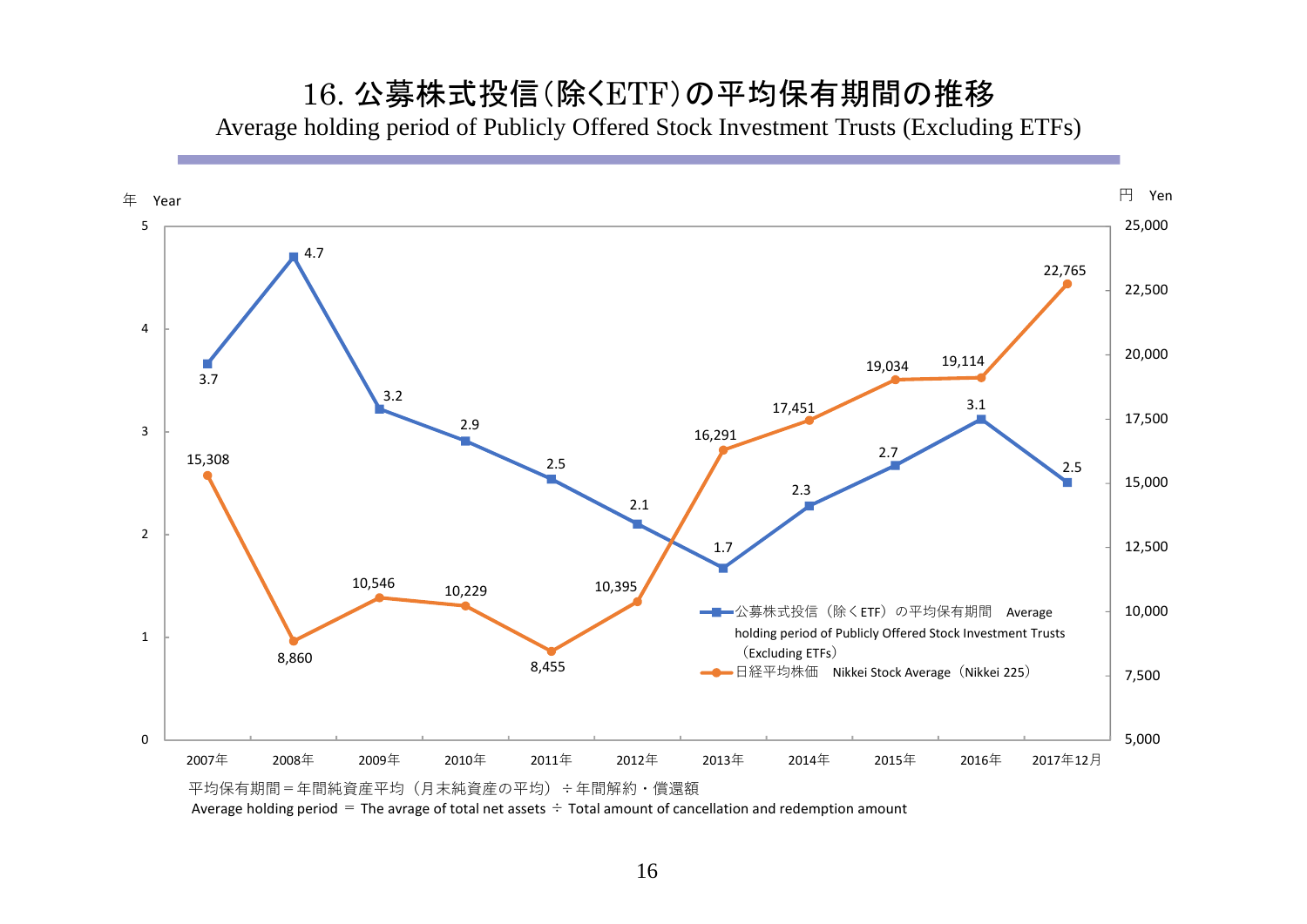## 17. 上場REITの純資産総額 Total Net Assets of Listed REITs

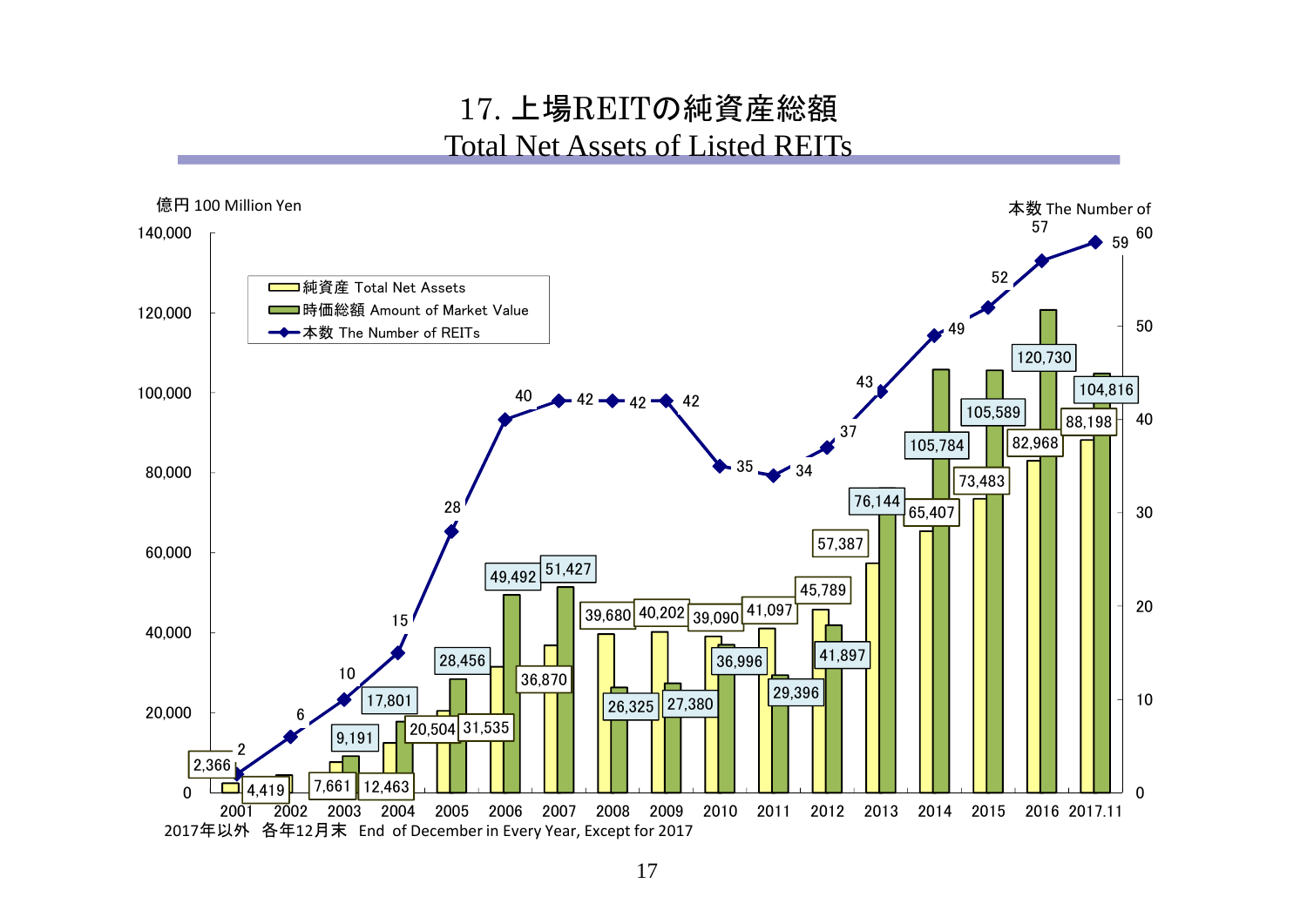### 18. 確定拠出年金(DC)向けファンドの市場規模(推計) Total Net Assets of Investment Trusts For Defined Contribution Pension Plan



各年12月末 End of December in Every Year

※データは推計ベースであり、その正確性を保証するものではなく、今後変更されることがあります。

The figures are based on estimated data, therefore, we don't ensure those accuracy. And the figures are subject to change in the future.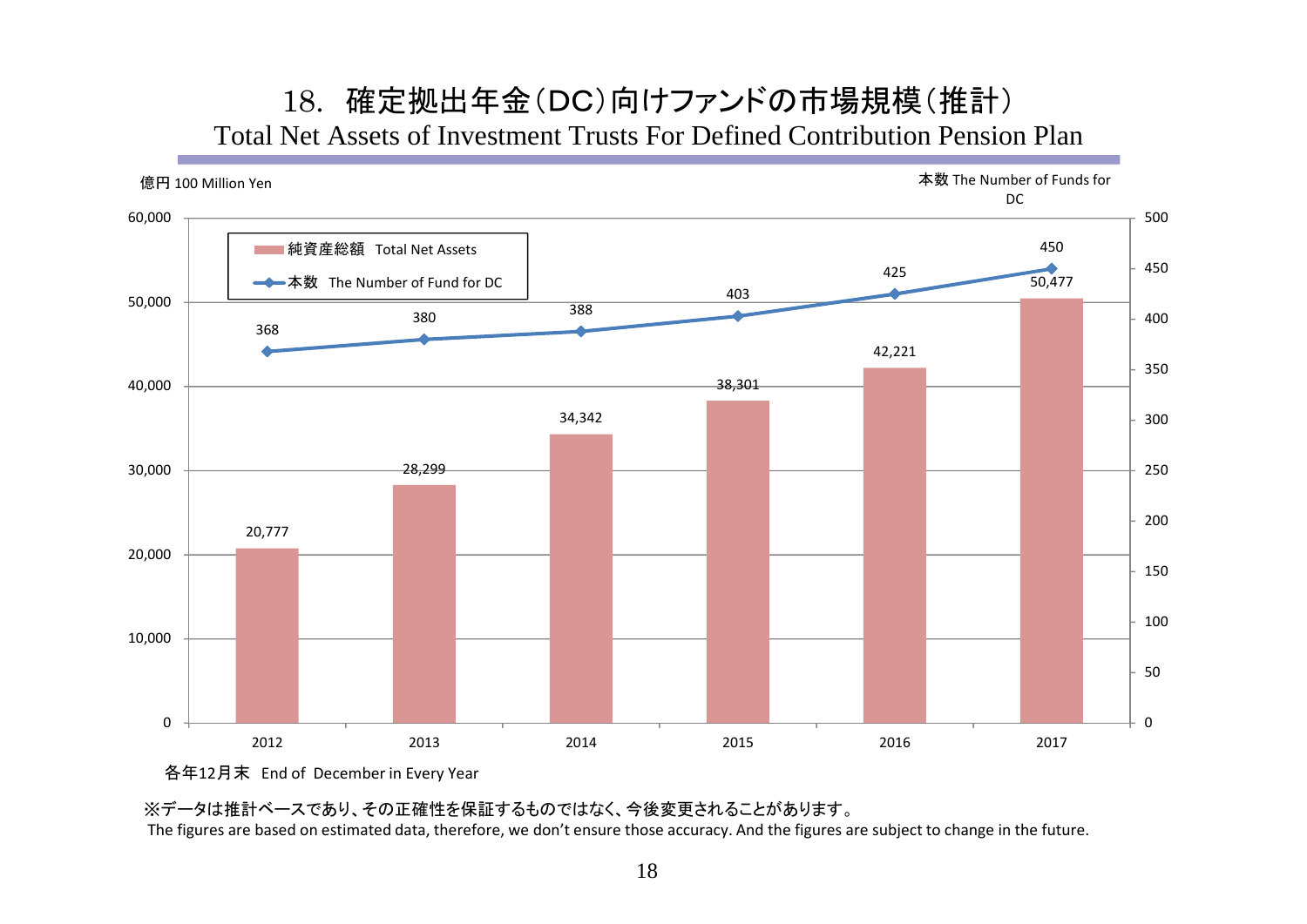# 19.ラップ向けファンドの市場規模(推計) Total Net Assets of Investment Trusts For Wrap Account



各年12月末 End of December in Every Year

#### ※データは推計ベースであり、その正確性を保証するものではなく、今後変更されることがあります。

The figures are based on estimated data, therefore, we don't ensure those accuracy. And the figures are subject to change in the future.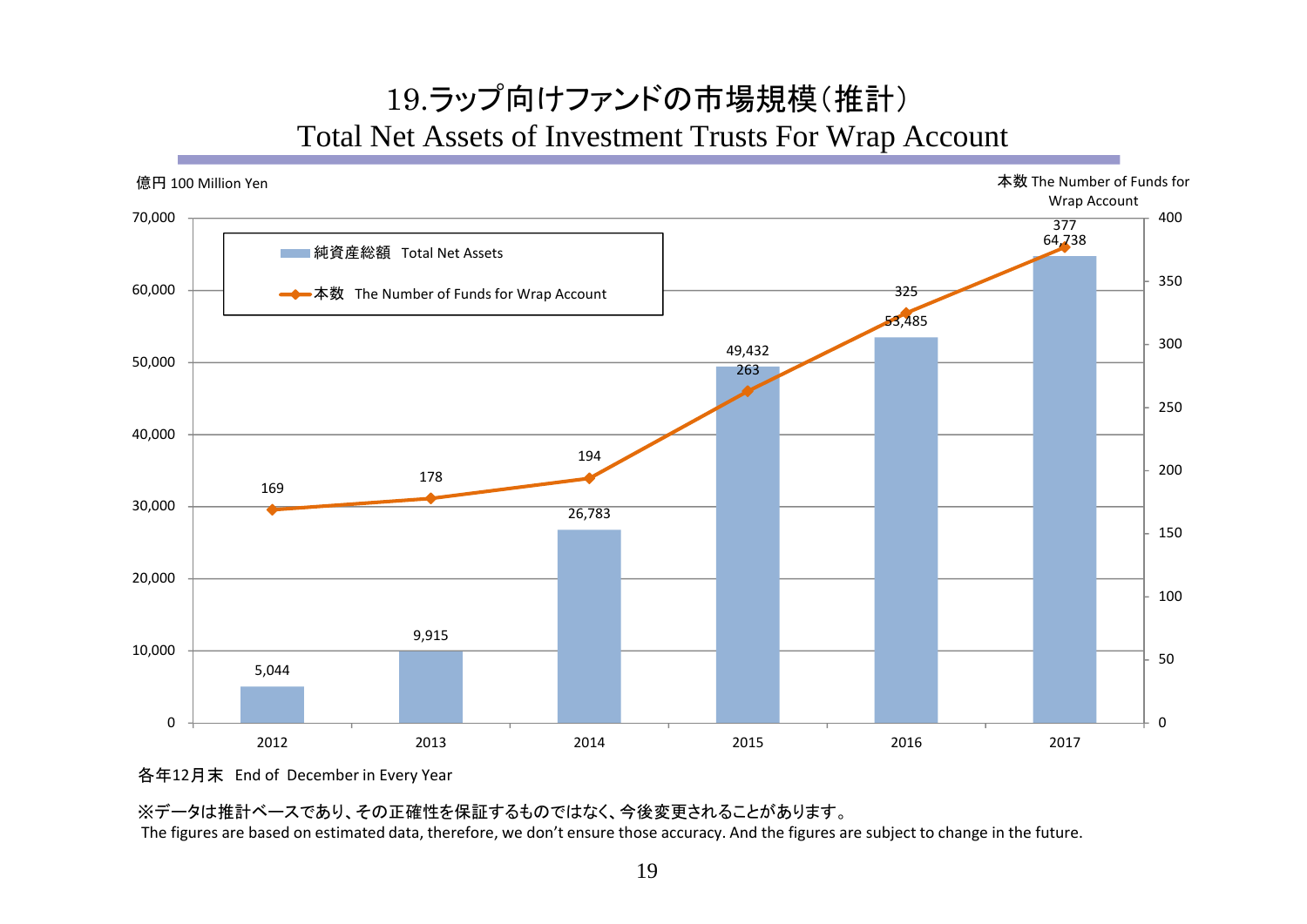# 20. 契約型私募投信の純資産総額の推移

Total Net Assets of Privately Placed Investment Trusts



各年12月末 End of December in Every Year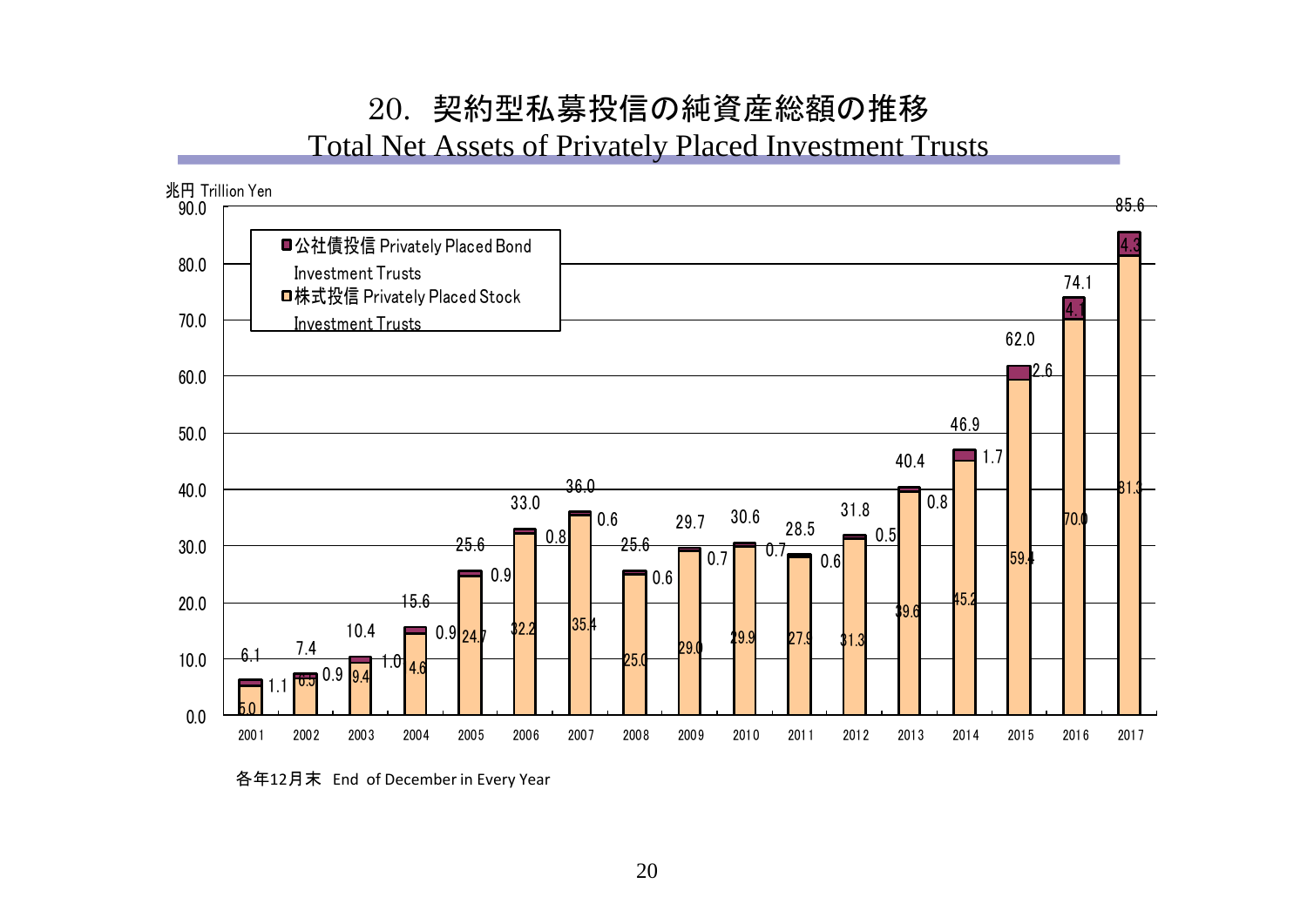# 21. 主要国における個人金融資産構成の比率

Ratio of Individual Financial Assets Structure in the Major Countries

### -2017年第3Qにおける、日本の個人金融資産に占める投資信託の比率は5.62%。

その他 Others, Percentage of investment trusts occupied in Japanese individual financial Assets are 5.62% in end of September 2017.



9.2%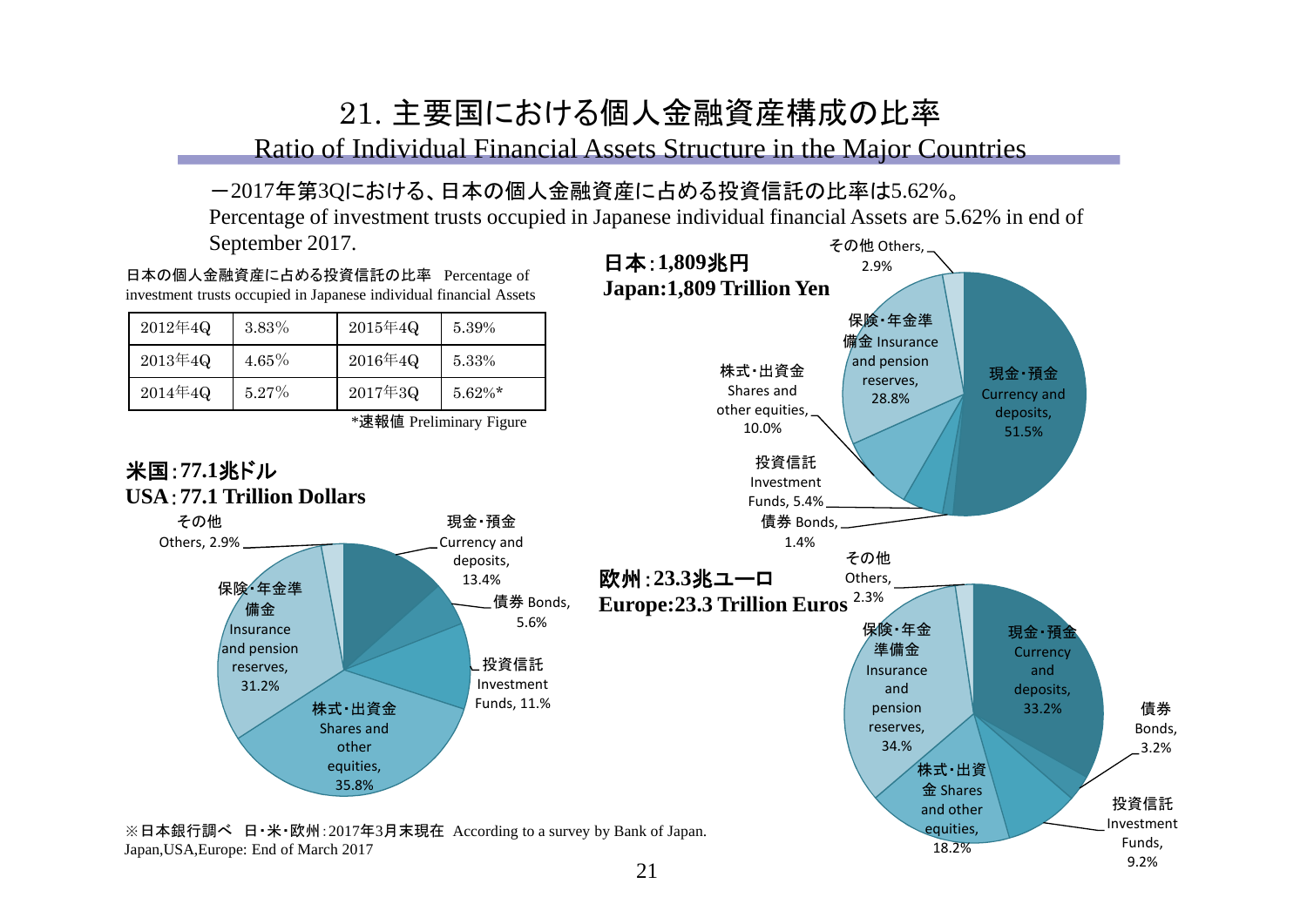## 22. 投資信託の世界統計 World Statistics of Investment Funds



世界の規制オープンエンド投資信託の残高(兆ドル、四半期末) Total Net Assets of Open-end Investment Funds in World (Trillion dollar/ End of Quarter)

投信残高上位**10**カ国(**2017**年**9**月末) **Top 10 Countries of Amount of Total Net Assets of Investment Funds (End of September 2017)**

|          | 国名<br>Country         | 残高(10億ドル)<br><b>Total Net Assets</b><br>(Billion US Dollars) |    | 国名<br>Country         | 残高(10億ドル)<br><b>Total Net Assets</b><br>(Billion US Dollars) |
|----------|-----------------------|--------------------------------------------------------------|----|-----------------------|--------------------------------------------------------------|
| 1        | 米国 USA                | 21,231                                                       | 6  | オーストラリア<br>Australia  | 2,086                                                        |
| $\bf{2}$ | ルクセンブルグ<br>Luxembourg | 4,766                                                        | 7  | 英国 UK                 | 1,820                                                        |
| 3        | アイルランド<br>Ireland     | 2,712                                                        | 8  | 日本<br>Japan           | 1,662                                                        |
| 4        | フランス<br>France        | 2,280                                                        | 9  | 中国<br>China           | 1,583                                                        |
| 5        | ドイツ<br>Germany        | 2,255                                                        | 10 | ブラジル<br><b>Brazil</b> | 1,266                                                        |

2015年第1四半期より、IIFAはオープンエンド型投資信託の集計対象範囲を拡大、すなわち、上場投信、機関投資家向けファンド、元本保証/保全型ファンド等を追加している。 From the 1Q 2015, IIFA has expanded the aggregate scope of statistics. In other words, IIFA added ETFs, institutional funds, guaranteed /protected funds in the statistics.